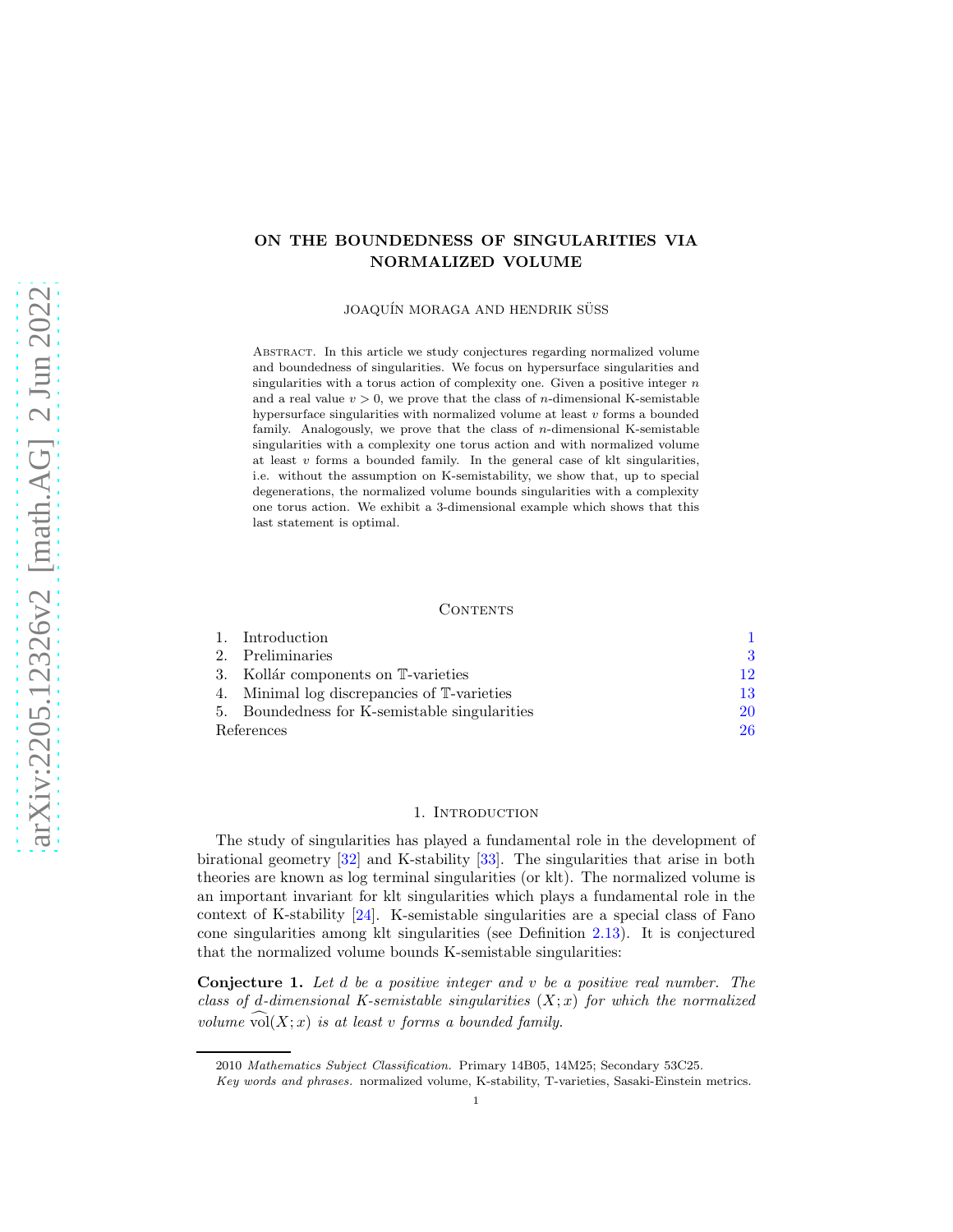The conjecture is known to hold for toric singularities (see, e.g., [\[29,](#page-26-3) [34\]](#page-26-4)). The aim of this paper is to extend this result to other classes of singularities. First, we consider complexity one  $\mathbb{T}$ -singularities, i.e., *n*-dimensional singularities with an effective action of a  $(n-1)$ -dimensional torus [\[4,](#page-25-1) [22\]](#page-25-2). Log terminal T-singularities of complexity one can be described in terms of the so-called polyhedral divisors on the projective line [\[3,](#page-25-3) [5\]](#page-25-4). Similar to toric singularities combinatorial methods play an important role in the study of complexity one T-singularities. However, their geometry is generally richer and their study is often more challenging; they are not necessarily klt, rational, Cohen-Macaulay, nor Du Bois (see, e.g., [\[26,](#page-26-5) [20,](#page-25-5) [21\]](#page-25-6)). Our first main result shows that Conjecture [1](#page-0-1) holds for complexity one T-singularities:

<span id="page-1-0"></span>**Theorem 1.** Let d be a positive integer and  $v$  be a positive real number. The class of d-dimensional K-semistable Fano cone singularities  $(X; x)$  of complexity one for which the normalized volume  $vol(X; x)$  is at least v forms a bounded family.

In a similar vein, we show that the boundedness by normalized volume of Ksemistable singularities holds for hypersurface singularities:

<span id="page-1-2"></span>**Theorem 2.** Let d be a positive integer and v be a positive real number. The class of d-dimensional K-semistable hypersurface singularities  $(X; x)$  with normalized volume  $\text{vol}(X; x)$  at least v forms a bounded family.

When working with general klt singularities, it is also expected that the normalized volume can be used to bound these singularities [\[15\]](#page-25-7) in a weaker sense. It is conjectured that klt singularities whose normalized volume is bounded away from zero, are bounded up to special degeneration. This conjecture is closely related to the boundedness up to deformation of exceptional singularities [\[27,](#page-26-6) [14\]](#page-25-8). In [\[15\]](#page-25-7), the authors prove the conjecture for terminal 3-fold singularities. In [\[29\]](#page-26-3), the authors prove the conjecture for toric singularities using combinatorial methods such as the Blaschke-Santaló inequality. However, in such a case, we only get finitely many singularities. In [\[34\]](#page-26-4), the author draws a connection between the boundedness using normalized volume and minimal log discrepancies, and proves the conjecture for 3-fold singularities. This observation is crucially important for our own work. In fact, as an important step in our proof of Theorem [1](#page-1-0) we show this weaker form of boundedness for the case of complexity one T-singularities.

<span id="page-1-1"></span>**Theorem 3.** Let  $d$  be a positive integer and  $v$  be a positive real number. The class of d-dimensional log terminal complexity one  $\mathbb{T}$ -singularities  $(X; x)$  for which the normalized volume  $\widehat{\text{vol}}(X; x)$  is at least v is bounded up to special degeneration.

Examples show that we really only get boundedness up to special degenerations, but not boundedness in the usual sense (see Example [4.12\)](#page-18-0). This shows that without further assumption the outcome of Theorem [3](#page-1-1) is optimal. We recall that bounded up to special degeneration means that all the singularities as in the statement are deformations of a bounded set of algebraic singularities.

In order to prove Theorem [3](#page-1-1) by applying the results of [\[34\]](#page-26-4) we need to bound the minimal log discrepancies of T-singularities. This invariant known as mld is tightly related to the termination of flips [\[7,](#page-25-9) [28,](#page-26-7) [13\]](#page-25-10). Shokurov conjectured that this invariant satisfies the ascending chain condition in a fixed dimension [\[30\]](#page-26-8). On the other hand, Ambro conjectured that this invariant is lower semicontinuous  $[6]$ . Both conjectures, independently, imply that in a fixed dimension there is an upper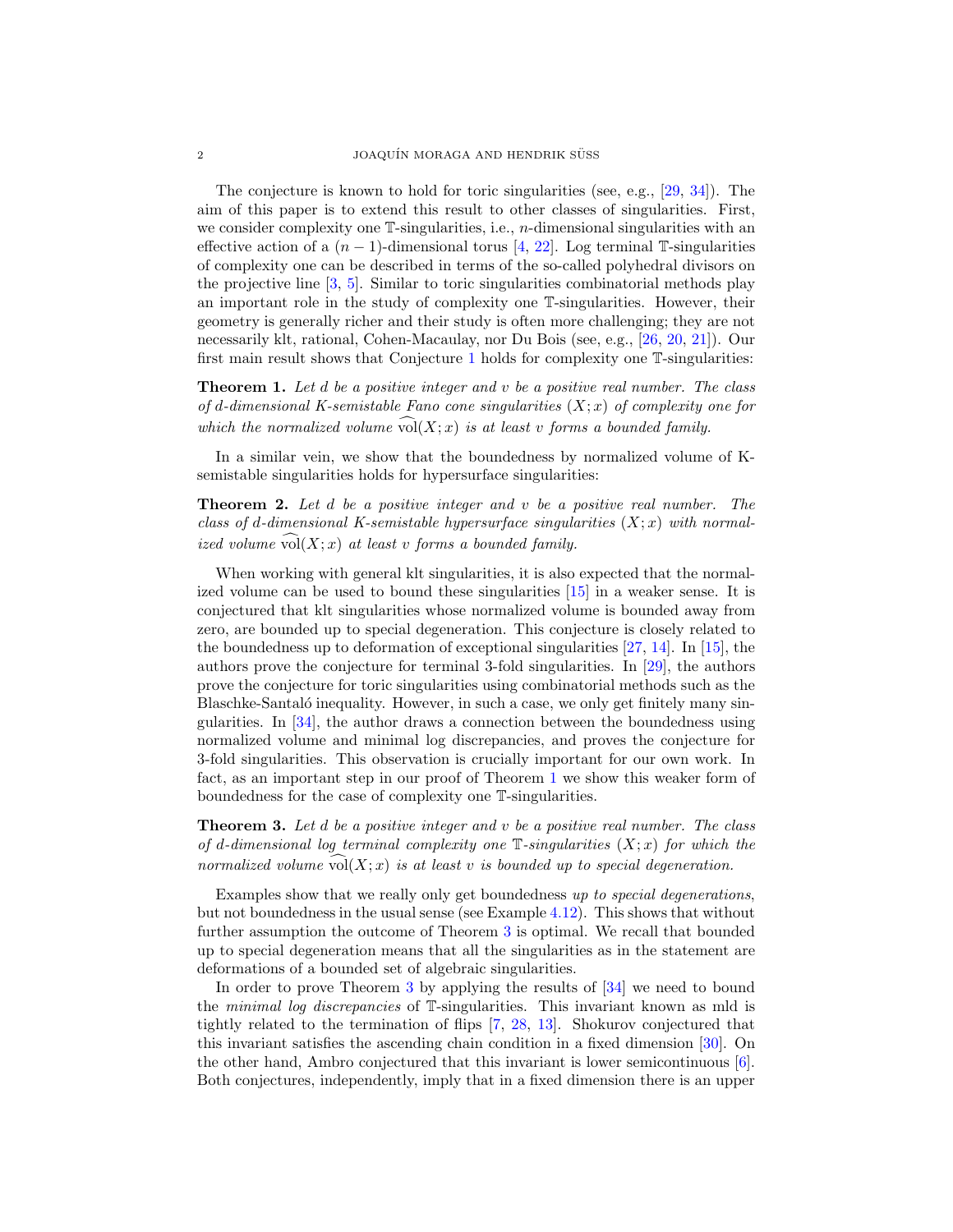bound for the minimal log discrepancy. We prove the existence of an upper bound for the mld of log terminal complexity one T-singularities.

<span id="page-2-1"></span>**Theorem 4.** Let d be a positive integer. There exists a positive integer  $A(d)$ , only depending on d, satisfying the following. Let  $(X; x)$  be a d-dimensional log terminal complexity one  $\mathbb{T}$ -singularity. Then, we have that  $mld_x(X) \leq A(d)$ .

In the course of the proof of our main theorems, we will use techniques related to deformation theory and toric geometry.

The paper is organized as follows. In Section [2,](#page-2-0) we introduce some preliminaries related to singularities of the MMP, normalized volume, and T-varieties. In Section [3,](#page-11-0) we describe Kollár components of complexity one  $\mathbb{T}$ -singularities. In Section [4,](#page-12-0) we study the minimal log discrepancies of complexity one T-singularities. In subsection [4.1,](#page-12-1) we use toric degenerations to control the minimal log discrepancies of complexity one T-singularities. In subsection [4.2,](#page-14-0) we study the minimal log discrepancy of complexity one T-singularities that do not admit toric degenerations. Finally, in Section [5,](#page-19-0) we prove the boundedness result for K-semistable log terminal cone singularities which either admit a torus action of complexity one or are hypersurfaces.

Acknowledgements. The authors would like to thank Nathan Owen Ilten for many useful comments. The second author was partly supported by the EPSRC grant EP/V013270/1.

#### 2. Preliminaries

<span id="page-2-0"></span>In this subsection, we introduce some preliminaries regarding the singularities of the minimal model program, normalized volume, Fano cone singularities, varieties with torus actions, and special degenerations of singularities.

2.1. Singularities of the MMP. In this subsection, we recall the singularities of the minimal model program and purely log terminal blow-ups.

**Definition 2.1.** A pair is a couple  $(X, \Delta)$  such that X is a normal quasi-projective variety and  $\Delta$  is an effective divisor for which  $K_X + \Delta$  is R-Cartier. Let  $x \in X$  be a closed point. We write  $(X, \Delta; x)$  for the corresponding singularity. We say that  $(X, \Delta; x)$  is a singularity of the pair.

Let  $(X, \Delta; x)$  be a singularity of pair. Let  $\pi: Y \to X$  be a projective birational morphism and  $E \subset Y$  be a prime divisor. The log discrepancy of  $(X, \Delta)$  at E is the rational number:

$$
a_{(X,\Delta)}(E) := 1 + \text{coeff}_E(K_Y - \pi^*(K_X + \Delta)).
$$

We say that  $(X, \Delta; x)$  is *Kawamata log terminal* (or *log terminal*) if all the log discrepancies of  $(X, \Delta)$  are positive on a neighborhood of  $x \in X$ . We may write klt or log terminal for short. We write  $a_E(X)$  if  $\Delta = 0$ . The minimal log discrepancy of  $(X, \Delta)$  at x is defined to be

$$
\mathrm{mld}_x(X,\Delta) := \min\{a_{(X,\Delta)}(E) \mid c_X(E) = x\}.
$$

If  $(X, \Delta; x)$  is klt, then the minimal log discrepancy of  $(X, \Delta)$  at x is positive.

**Definition 2.2.** Let  $(X, \Delta)$  be a log pair. We say that  $(X, \Delta)$  has *purely log* terminal singularities if the following conditions hold:

• all the exceptional log discrepancies of  $(X, \Delta)$  are positive, and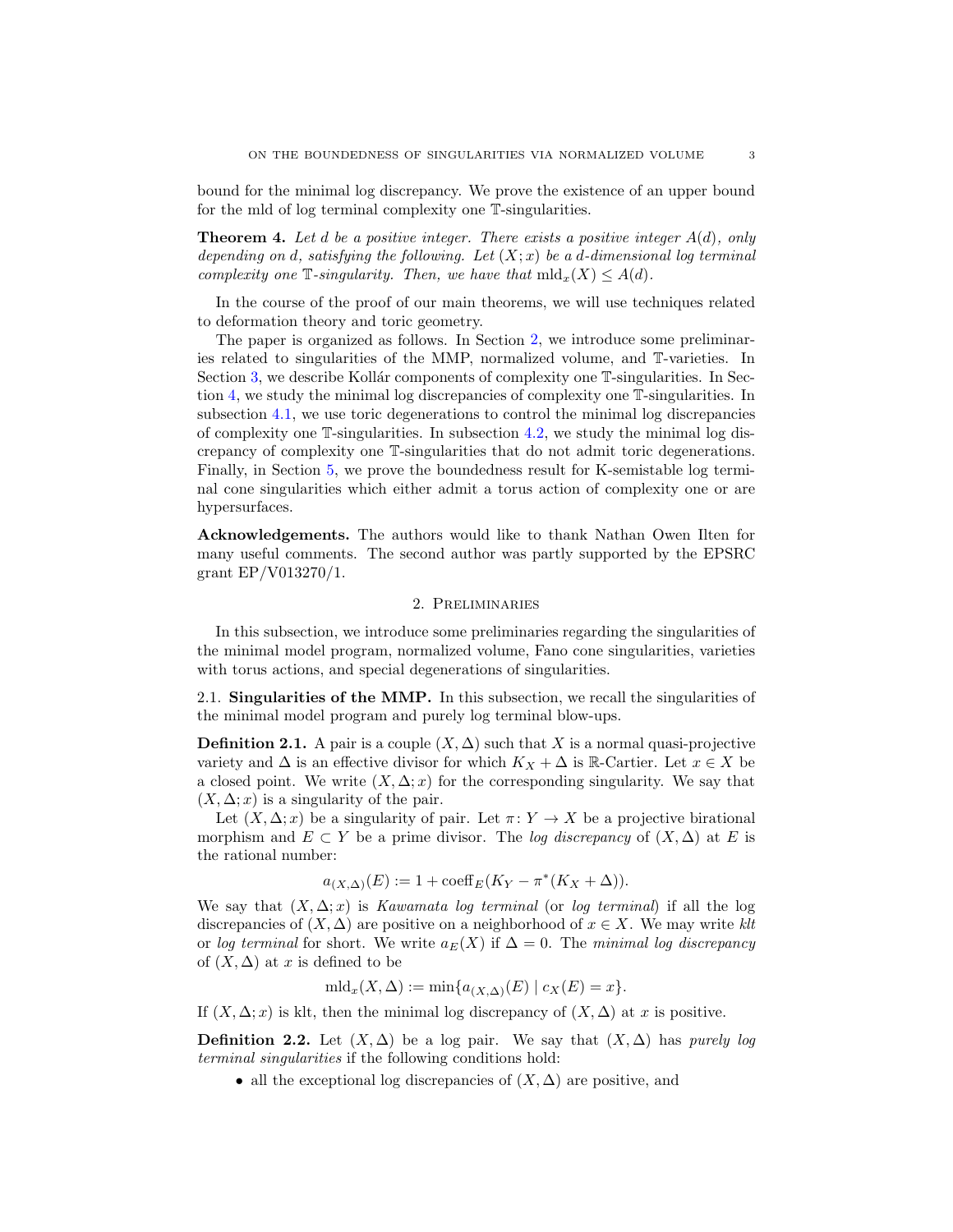• the coefficients of  $\Delta$  are in the set [0, 1].

To abbreviate, we write plt instead of purely log terminal.

**Definition 2.3.** Let  $(X; x)$  be a klt singularity. We say that a proper birational morphism  $f: X \to X$  induces a *weak component* E if the following conditions hold:

- (1) the morphism f is an isomorphism over  $X \setminus \{x\}$ ,
- (2) the fibre  $f^{-1}(x)$  is an irreducible divisor E, and
- (3) we have  $-E$  is f-ample.

We say that  $f: \widetilde{X} \to X$  induces a Kollár component E if furthermore the pair  $(X, E)$  is plt.

2.2. Normalized volume. In this subsection, we recall the definition of normalized volume. First, we start with the definition of the volume of a valuation over a singularity (see, e.g.,  $[11]$ ).

**Definition 2.4.** Let  $(X; x)$  be a normal algebraic singularity of dimension d. Let  $v \in Val(X; x)$  be a valuation centered at  $x \in X$ . We write  $a_m(v) := \{f \in \mathcal{O}_{X,x} \mid$  $v(f) \geq m$ . The *volume* of v is defined to be

$$
\mathrm{vol}_X(v) := \limsup_{m \to \infty} \frac{\ell(\mathcal{O}_{X,x}/a_m(v))}{m^d/d!}
$$

where  $\ell$  is the length of the module.

The following is a special case of a definition due to Li  $[23]$ .

**Definition 2.5.** Let  $(X; x)$  be a d-dimensional log terminal singularity. The normalized volume function is the function

$$
\widehat{\text{vol}}\colon \operatorname{Val}(X; x) \to \mathbb{R}_{>0} \cup \{\infty\}
$$

defined by the formula

$$
\widehat{\text{vol}}(v) := a_X(v)^d \,\text{vol}_X(v)
$$

whenever  $a_X(v) \in \mathbb{R}_{>0}$  and as  $\infty$  otherwise. The normalized volume of a log terminal singularity  $(X; x)$  is defined to be

$$
\widehat{\text{vol}}(X; x) := \inf \left\{ \widehat{\text{vol}}(v) \mid v \in \text{Val}(X; x) \right\}.
$$

<span id="page-3-0"></span>**Example 2.6.** Let  $X_d \subset \mathbb{A}^{n+1}$  be a quasi-homogeneous hypersurface of degree d with respect to the weights  $w_0, \ldots, w_n > 0$ . Then the order with respect to the grading defines a valuation v on  $(X_d; 0)$  via  $v(\sum_u f_u) = \min\{u \mid f_u \neq 0\}$ . In this situation we have

$$
\widehat{\mathrm{vol}}(v) = \frac{d\left(\sum_i w_i - d\right)^n}{w_0 \cdots w_n}.
$$

More generally for complete intersections in  $\mathbb{A}^{n+c}$  one has

$$
\widehat{\text{vol}}(v) = \frac{\left(\prod_j d_j\right) \cdot \left(\sum_i w_i - \sum_j d_j\right)^n}{\prod_i w_i}.
$$

This follows from the more general considerations in [\[23\]](#page-26-9)[§2.2].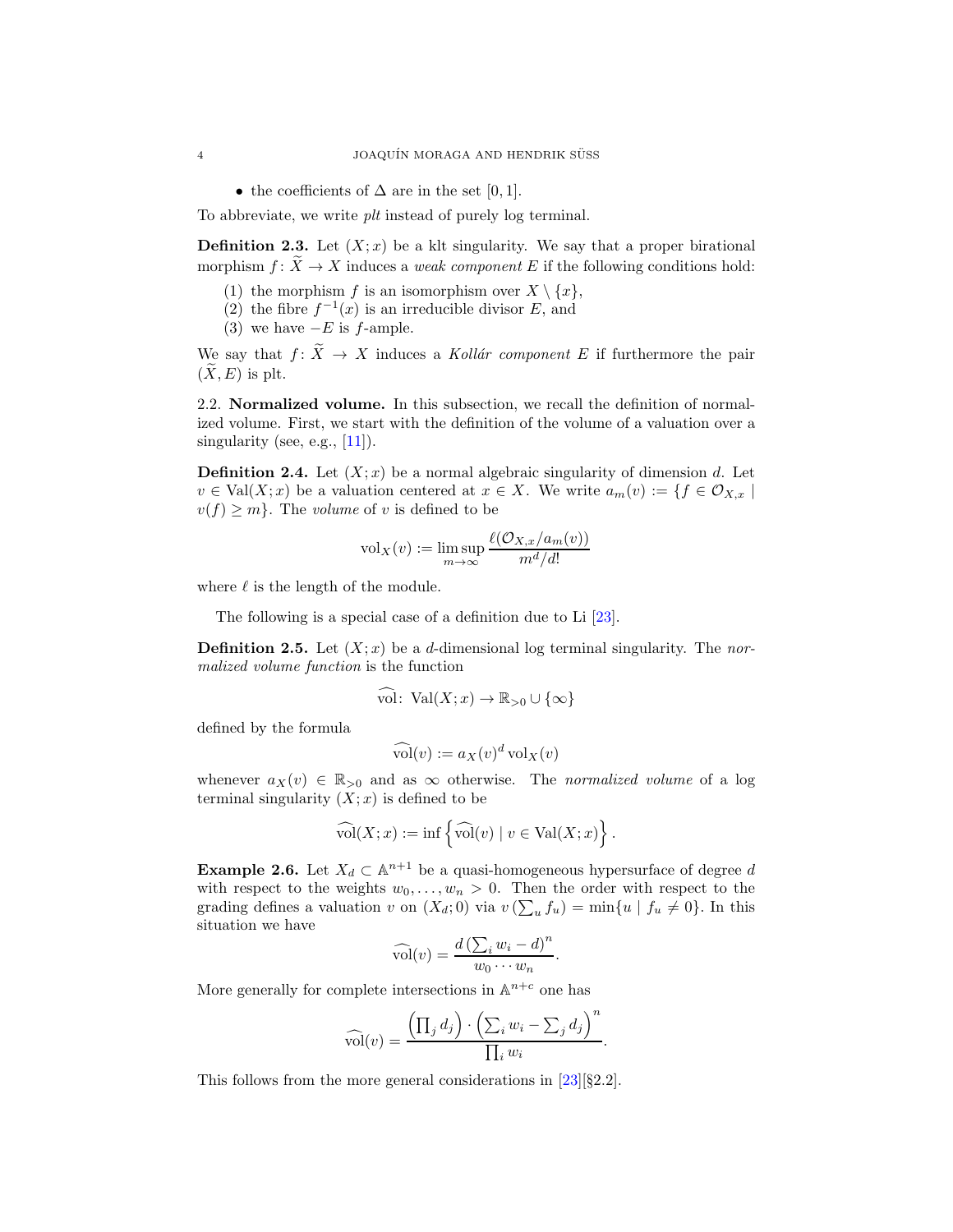2.3. Normalized volume and K-semistability of Fano cone singularities. In this subsection, we recall the connection between normalized volume and the notion of K-semistability.

**Definition 2.7.** Let  $X$  be an affine variety with an effective action of an algebraic torus T. If M is the character lattice of the torus and  $\omega \subset M_{\mathbb{R}} := M \otimes \mathbb{R}$  is the weight cone of that action. If  $\omega$  is a full-dimensional pointed cone and the only invariant regular functions are the constant functions, then there is a unique fixed point  $x \in X$  and the pair  $(X; x)$  is called a *cone singularity*. If additionally  $(X; x)$  is log terminal, then it is called a *Fano cone singularity*. The cone  $\sigma = \omega^{\vee} \subset N_{\mathbb{R}} = M_{\mathbb{R}}^{*}$ is called the Reeb cone of  $(X; x)$ .

An element  $\xi$  from the interior of

$$
\sigma = \omega^\vee = \{v \in M_\mathbb{R}^* \mid \forall_{u \in \omega} \colon \langle v, u \rangle \geq 0\} \subset N_\mathbb{R} := M_\mathbb{R}^*
$$

is called a *polarization* of  $(X; x)$ .

Such a polarization  $\xi$  can be interpreted as a T-invariant valuation  $\xi \in Val(X; x)$ via  $\xi(f_u) := \langle u, \xi \rangle$  for a homogeneous function  $f_u$  of weight  $u \in M$ .

**Definition 2.8.** A special degeneration of a singularity  $(X; x)$  is a flat family  $\mathcal{X} \to \mathbb{A}^1$  together with a  $\mathbb{C}^*$ -action on  $\mathcal{X}$ , such that

- (1) the structure map of the family is equivariant with respect to the standard  $\mathbb{C}^*$ -action on  $\mathbb{A}^1$ , and
- (2) the generic fibre is isomorphic to X and the fibre  $\mathcal{X}_0$  over  $0 \in \mathbb{A}^1$  is normal.
- If  $\mathcal{X} \cong X \times \mathbb{A}^1$ , then we call  $\mathcal{X}$  a product degeneration.

Given a  $\mathbb T$ -action on X we say that the special degeneration is equivariant, if there is also a T-action on  $\mathcal X$  restricting to the original T-action on the generic fibre and commuting with the  $\mathbb{C}^*$ -action.

Given a cone singularity  $X$ , every equivariant special degeneration is induced by a torus invariant divisorial valuation  $v \in Val(X; x)$  via the Rees construction for the associated filtration of the coordinate ring. The central fibre of this special degeneration is then given as the spectrum of the associated graded ring. Now, there exists a generalized version of the Rees construction for so-called quasi-monomial valuations  $v$ , see [\[31,](#page-26-10) Section 2.1]. When the associated graded ring is finitely generated, then its spectrum  $X_0$  is the central fibre of a degeneration and comes naturally with a polarization  $\xi_v$  instead of a  $\mathbb{C}^*$ -action. We say that v induces a degeneration with polarized central fibre  $(X_0, \xi_v)$ .

<span id="page-4-0"></span>**Proposition 2.9** ([\[25,](#page-26-11) Lemma 4.10]). Consider a degeneration of a Fano cone singularity  $(X; x)$  with polarized special fibre  $(X_0, \xi_0)$  induced by a quasi-monomial valuation v. Then  $vol_X(v) = vol_{X_0}(\xi_0)$  holds.

K-(semi-)stability for Fano cone singularities was first defined in [\[10\]](#page-25-13) as a criterion for the existence of a Sasaki-Einstein metric on the link of the singularity. The authors already observed that this notion has an interpretation in terms of volume minimization of the central fibre of a special degeneration. Now, the correspondence between valuations and degenerations lets us directly express K-semistability in terms of the normalized volume of valuations. More precisely, we have the following result due to Chi Li.

<span id="page-4-1"></span>**Theorem 2.10** ([\[25,](#page-26-11) Theorem 3.5]). A polarised Fano cone singularity  $(X,\xi)$  is K-semistable if and only if  $\xi$  is a minimizer of volx.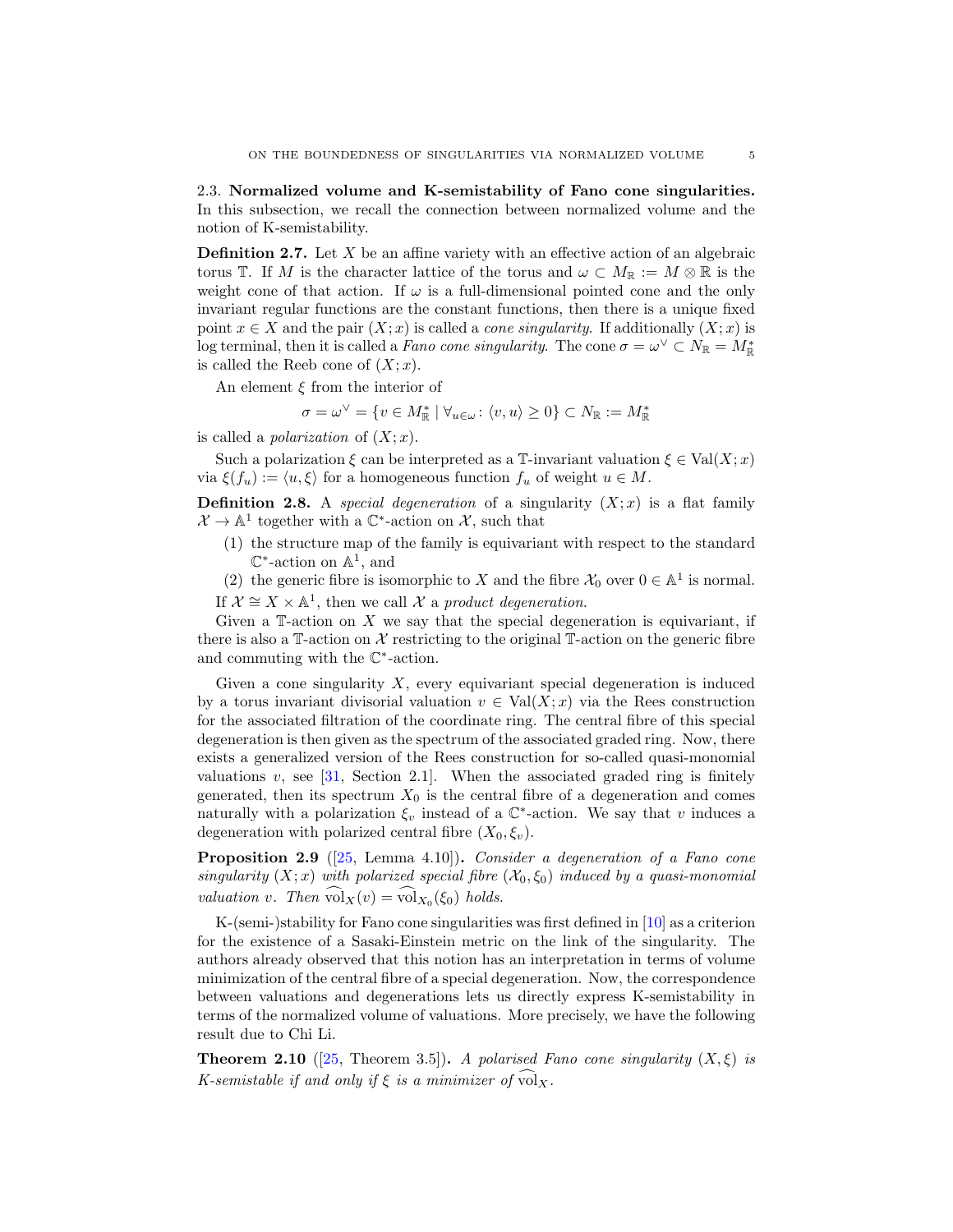In our paper this characterization will effectively serve as the definition of Ksemistability.

<span id="page-5-3"></span>**Example 2.11.** We consider a hypersurface given by a polynomial  $f \in \mathbb{C}[x_0, \ldots, x_n]$ which is homogeneous of weight **u** with respect to an  $M$ -grading given by the weights  $u_0, \ldots, u_n \in M$ . Then the weight cone  $\omega$  is generated by  $u_0, \ldots, u_n$ . Take a polarization  $\xi \in \sigma = \omega^{\vee}$  and set  $w_i = \langle u_i, \xi \rangle$  and  $d = \langle \mathbf{u}, \xi \rangle$ . Then the formula of Example [2.6](#page-3-0) extends by continuity of vol on the interior of  $\sigma$  and we once again obtain

$$
\widehat{\mathrm{vol}}(\xi) = \frac{d(\sum_i w_i - d)^n}{w_0 \cdots w_n}.
$$

In the situation of an isolated singularity there is a well-known obstruction to K-semistability, known as Lichnerowicz obstruction, see [\[12\]](#page-25-14). The corresponding inequality for the hypersurface case can be also obtained (even for non-isolated ones) as an easy consequence of Chi Li's theorem.

<span id="page-5-2"></span>**Theorem 2.12** ([\[12,](#page-25-14) 3.23]). Consider a Fano cone hypersurface singularity  $(X; x)$ with polarization  $\xi$  corresponding to the weight vector  $(w_0, \ldots, w_n)$ . If  $(X, \xi)$  is K-semistable, then the following inequality holds

$$
\sum_{i=0}^{n} w_i - d \leq n w_0.
$$

Proof. We consider the special degeneration, which is induced by the valuation  $v_s = s \cdot \text{ord}_{x_0}$  with  $s > 0$ , i.e. a positive multiple of the order of vanishing in  $x_0$ . If s is integral, this is simply the degeneration induced by acting with  $\mathbb{C}^*$  via the weight s on the coordinate  $x_0$ . The central fibre of the degeration comes with a polarization inducing the weights  $w'_0 = w_0 + s$ ,  $w'_1 = w_1, \ldots, w'_n = w_n$ . Now, by Proposition [2.9](#page-4-0) and Theorem [2.10](#page-4-1) we have

$$
\widehat{\text{vol}}(v_s) = \frac{d(\sum_i w'_i - d)^n}{w'_0 \cdots w'_n} = \frac{d(\sum_i w_i - d + s)^n}{(w_0 + s)w_1 \cdots w_n} \ge \frac{d(\sum_i w_i - d)^n}{w_0 \cdots w_n} = \widehat{\text{vol}}(v_0)
$$

for every  $s \geq 0$ . In particular, we obtain

$$
0 \leq \left. \frac{\partial \widehat{\text{vol}}(v_s)}{\partial s} \right|_{s=0} = \frac{(w_0 \cdots w_n) \cdot nd(\sum_i w_i - d)^{n-1} - (w_1 \cdots w_n) \cdot d(\sum_i w_i - d)^n}{(w_0 \cdots w_n)^2},
$$

which gives

$$
nw_0 \ge \sum_i w_i - d,
$$

as desired.  $\Box$ 

<span id="page-5-0"></span>**Definition 2.13.** By a K-semistable singularity we mean a Fano cone singularity which is K-semistable with respect to a suitable polarization.

In particular, every K-semistable singularity is a klt cone singularity.

<span id="page-5-1"></span>2.4. T-varieties of complexity one. In this subsection, we recall some basics about T-varieties of complexity one.

**Definition 2.14.** A  $\mathbb{T}\text{-}variety$  is a normal quasi-projective variety X which admits the effective action of an algebraic torus  $\mathbb T$ . The *complexity* of a  $\mathbb T$ -variety X is the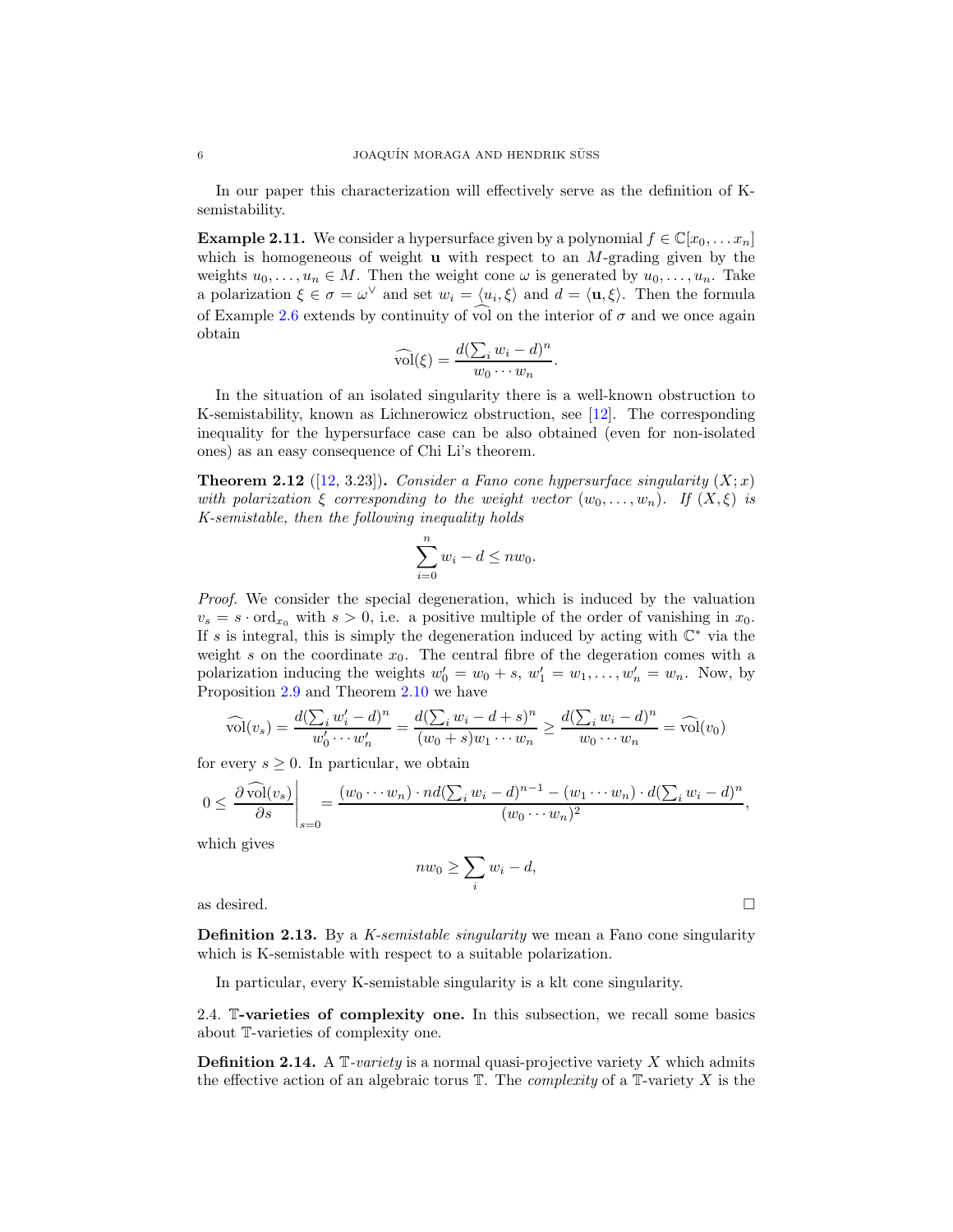dimension of  $X$  minus the dimension of the acting torus. For instance, a complexity one T-variety is a normal quasi-projective n-dimensional variety admitting the effective action of a  $(n-1)$ -dimensional algebraic torus. A T-singularity  $(X; x)$  is an invariant neighborhood of a  $\mathbb{T}\text{-}\text{variety } X$  around a  $\mathbb{T}\text{-}\text{fixed closed point } x$ .

We proceed to introduce the definition of proper polyhedral divisors on the projective line.

**Definition 2.15.** Let  $N$  be a free finitely generated abelian group. We write  $M := \text{Hom}_{\mathbb{Z}}(N, \mathbb{Z})$  for its dual. We denote by  $N_{\mathbb{Q}}$  and  $N_{\mathbb{R}}$  (resp.  $M_{\mathbb{Q}}$  and  $M_{\mathbb{R}}$ ) for the corresponding Q-vector and R-vector spaces. Let  $\sigma \subset N_{\mathbb{Q}}$  be a polyhedral cone. A σ-polyhedron P is a polyhedron in  $N_{\mathbb{Q}}$  for which

$$
tail P := \{ v \in N_{\mathbb{Q}} \mid P + tv \subset P \text{ for all } t \in \mathbb{Q}_{>0} \} = \sigma.
$$

A polyhedral divisor on  $(\mathbb{P}^1, N_{\mathbb{Q}})$  is a finite formal sum

$$
\mathcal{D} = \sum_{y \in \mathbb{P}^1} \mathcal{D}_y \cdot \{y\},\
$$

where each  $\mathcal{D}_y$  is either a  $\sigma$ -polyhedron or the empty set. The cone  $\sigma$  is called the tail of D. We write tail  $\mathcal{D} = \sigma$ . The locus of the polyhedral divisor D is the open subset  $Y \setminus \cup_{\mathcal{D}_y = \emptyset} \{y\}$ . We denote this set by Loc $(\mathcal{D}) \subset \mathbb{P}^1$ . If Loc $(\mathcal{D}) = \mathbb{P}^1$ , then we say that  $\mathcal D$  has *complete locus* or *projective locus*.

Given a polyhedral divisor  $\mathcal{D}$  on  $(\mathbb{P}^1, N_{\mathbb{Q}})$ , we have an associated homomorphism

$$
\mathcal{D} \colon \sigma^{\vee} \to \mathrm{CaDiv}_{\mathbb{Q}}(\mathrm{Loc}(\mathcal{D})),
$$
  

$$
u \mapsto \mathcal{D}(u) := \sum_{y \in \mathbb{P}^1} \min_{v \in \mathcal{D}_y} \langle u, v \rangle \{y\}.
$$

By abuse of notation, we denote by  $D$  both: the polyhedral divisor and the associated homomorphism.

We say that D is a proper polyhedral divisor on  $(\mathbb{P}^1, N_{\mathbb{Q}})$  if the two following conditions are satisfied:

- for each  $u \in \sigma^{\vee}$ , we have that  $\mathcal{D}(u)$  is semiample on  $Loc(\mathcal{D})$ , and
- for each  $u \in \text{relint}(\sigma^{\vee})$ , we have that  $\mathcal{D}(u)$  is big on  $\text{Loc}(\mathcal{D})$ .

We may write *p-divisor* instead of proper polyhedral divisor. When the Q-vector space  $N_{\mathbb{Q}}$  is clear from the context, we may say that  $\mathcal D$  is a p-divisor on  $\mathbb{P}^1$ .

For each proper polyhedral divisor on the projective line, we can associate to it an affine complexity one T-variety.

**Construction 2.16.** Let  $\mathcal{D}$  be a proper polyhedral divisor on  $(\mathbb{P}^1, N_{\mathbb{Q}})$ . We consider the divisorial sheaf on  $\mathbb{P}^1$  given by

$$
\mathcal{A}(\mathcal{D}):=\bigoplus_{u\in\sigma^\vee\cap M}\mathcal{O}_{\mathbb{P}^1}(\mathcal{D}(u)).
$$

The affine variety  $X(\mathcal{D}) := \text{Spec}(H^0(\mathcal{A}(\mathcal{D})))$  is called the *complexity one*  $\mathbb{T}$ -variety associated to D. Let  $\widetilde{X}(\mathcal{D}) := \operatorname{Spec}_{\mathbb{P}^1} \mathcal{A}(\mathcal{D})$  be the associated relative spectrum. Then, we have a good quotient  $\tilde{X}(D) \to \mathbb{P}^1$  by a torus of dimension  $\dim_{\mathbb{Q}} N_{\mathbb{Q}}$  and there exists an equivariant projective birational morphism  $r: X(\mathcal{D}) \to X(\mathcal{D})$ .

The following theorem is a particular case of the main result of [\[2\]](#page-25-15) in combination with  $[26,$  Proposition 2.6.] and  $[26,$  Cororllary 5.8.].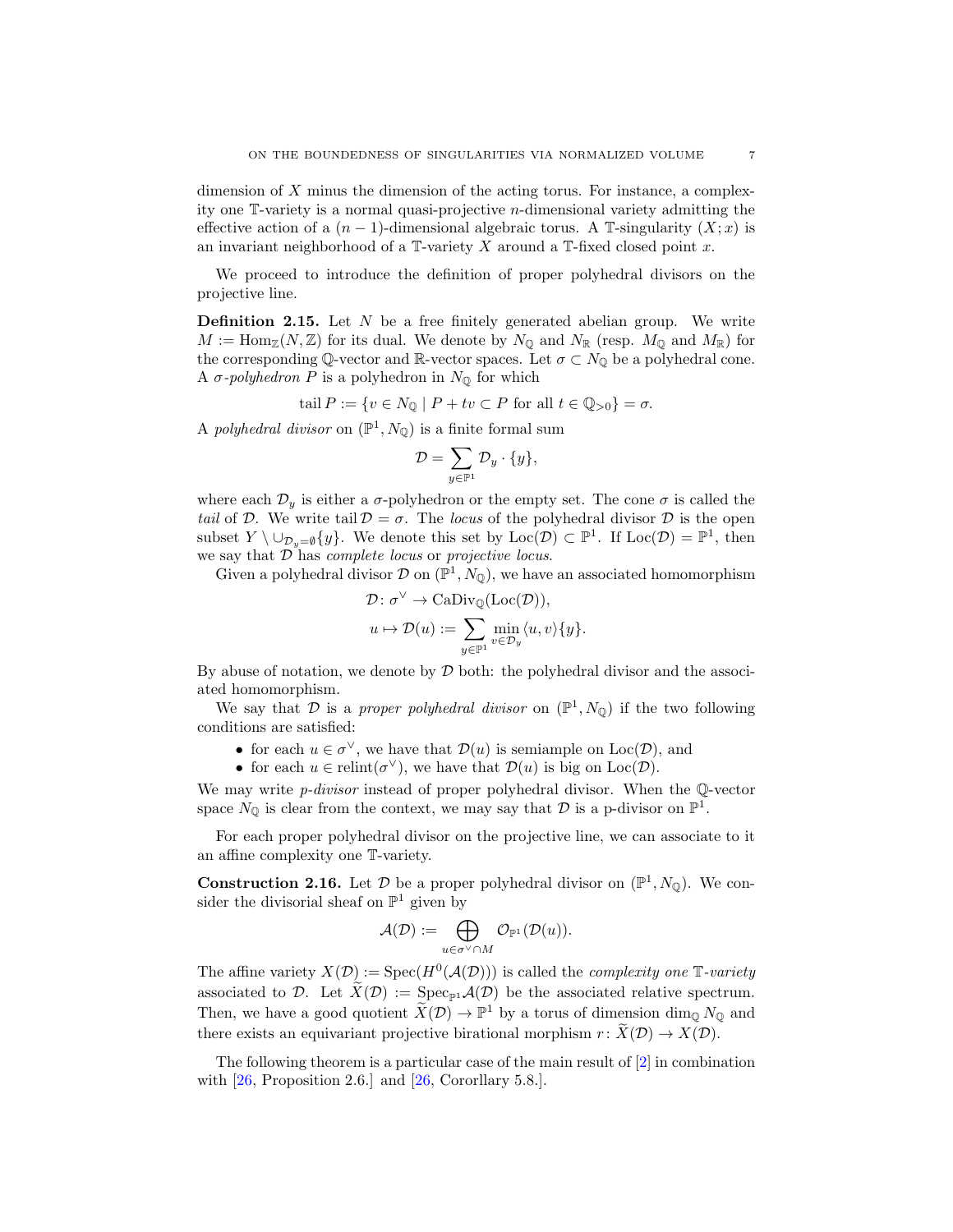**Theorem 2.17.** Let X be a log terminal affine  $\mathbb{T}$ -variety of complexity one. Then every point on  $X$  is either locally formally isomorphic to a toric singularity or  $X$ is T-equivariantly isomorphic to  $X(\mathcal{D})$  for some proper polyhedral divisor  $\mathcal D$  on  $(\mathbb{P}^1, N_{\mathbb{Q}})$  with complete locus.

In view of the previous theorem, to understand the log discrepancies of log terminal complexity one  $\mathbb{T}$ -singularities, it suffices to study p-divisors on  $\mathbb{P}^1$  with complete locus.

**Notation 2.18.** Given a polyhedron  $P \subset N_{\mathbb{Q}}$ , we denote by  $P^{(k)}$  the set of kdimensional faces of P. Given an element  $v \in N_0$ , we denote by  $\mu(v)$  the smallest positive integer for which  $\mu(v)v \in N$ .

**Definition 2.19.** Let  $\mathcal{D}$  be a p-divisor on  $\mathbb{P}^1$  with complete locus and let  $y \in \mathbb{P}^1$ . We consider the positive integer:

$$
\mu_{\mathcal{D}}(y) := \max\{\mu(v) \mid v \in \mathcal{D}_y^{(0)}\}.
$$

We call this integer the *multiplicity of D over y*. Then, we can consider the following effective divisor on  $\mathbb{P}^1$ :

$$
B := \sum_{y} b_y \cdot y = \sum_{y} \frac{\mu_{\mathcal{D}}(y) - 1}{\mu_{\mathcal{D}}(y)} \cdot \{y\}.
$$

We also let  $B_z := B + 1 - b_z$ . The pair  $(\mathbb{P}^1, B)$  is the log pair on  $\mathbb{P}^1$  induced by the p-divisor D.

**Definition 2.20.** Let  $\mathcal{D}$  be a p-divisor on  $\mathbb{P}^1$  and let  $\rho \in (\text{tail }\mathcal{D})(1)$ . We have an associated T-invariant prime divisor  $D_{\rho}$  on  $\widetilde{X}(\mathcal{D})$  (see, e.g., [\[8,](#page-25-16) Proposition 2.23]). The divisors of the previous kind are called horizontal divisors, as they dominate the normalized Chow quotient  $\mathbb{P}^1$  of  $X(\mathcal{D})$ . The divisor  $D_\rho$  induces a T-invariant divisorial valuation on  $X(\mathcal{D})$ .

On the other hand, the choice of  $z \in \mathbb{P}^1$  and  $v \in \mathcal{D}_z^{(0)}$  induces a T-invariant prime divisor  $D_{z,v}$  whose image on  $\mathbb{P}^1$  is z (see, e.g, [\[8,](#page-25-16) Proposition 2.23]). The divisors of the previous form are called *vertical divisors*. The divisor  $D_{z,v}$  induces a T-invariant divisorial valuation on  $X(\mathcal{D})$ .

The following proposition allows us to check whether a log pair of complexity one induced by a p-divisor with complete locus is purely log terminal.

<span id="page-7-3"></span>**Proposition 2.21.** Let  $D$  be a p-divisor on  $\mathbb{P}^1$  with complete locus and let  $X =$  $X(\mathcal{D})$  be the associated complexity one  $\mathbb{T}\text{-}variety$ . Then, the following statements hold.

- <span id="page-7-1"></span><span id="page-7-0"></span>(1) X is log terminal if and only if  $(Y, B)$  is log Fano,
- <span id="page-7-2"></span>(2) the pair  $(X, D<sub>o</sub>)$  is plt if and only if  $(Y, B)$  is plt, and
- (3) the pair  $(X, D_{z,v})$  is plt if and only if  $(Y, B_z)$  is plt.

Proof. Claims [\(1\)](#page-7-0) and [\(2\)](#page-7-1) follow from the proof of [\[26,](#page-26-5) Theorem 4.1]. The last claim [\(3\)](#page-7-2) follows from the proof of [\[26,](#page-26-5) Theorem 4.1] replacing B by  $B_z$  in the argument of the proof.  $\Box$ 

We proceed to introduce the type of a p-divisor on  $\mathbb{P}^1$ . The classification by types will allow us to prove statements in a case-by-case analysis.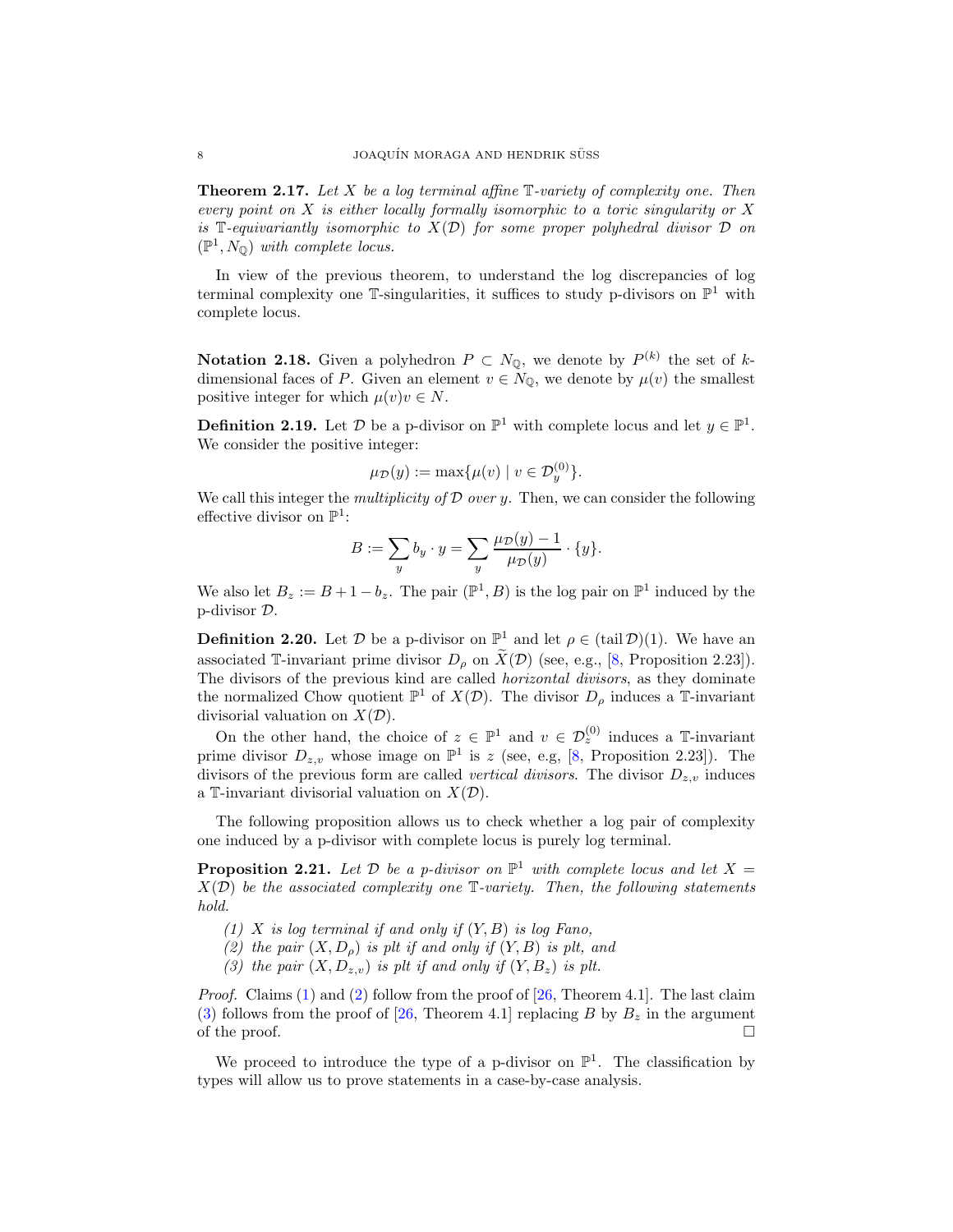**Definition 2.22.** Let  $D$  be a p-divisor on  $\mathbb{P}^1$ . We say that  $D$  is of type  $(p, q, r) \in \mathbb{N}^3$ if there exists three points  $\{y_1, y_2, y_3\} \subset \mathbb{P}^1$  satisfying the following:

- the p-divisor  $D$  has multiplicity one at all points of  $\mathbb{P}^1 \setminus \{y_1, y_2, y_3\}$  and
- the set of multiplicities  $(\mu_{\mathcal{D}}(y_1), \mu_{\mathcal{D}}(y_2), \mu_{\mathcal{D}}(y_3))$  equals  $(p, q, r)$ .

The following corollary follows from [\(1\)](#page-7-0) in Proposition [2.21.](#page-7-3)

**Corollary 2.23.** Let  $D$  be a p-divisor on  $\mathbb{P}^1$ . Assume that  $X(D)$  has log terminal singularities. Then, the type of  $D$  is one of the platonic triples:

<span id="page-8-0"></span>
$$
(*)\qquad \qquad (1,q,r),\ (2,2,r),\ (2,3,3),\ (2,3,4),\ (2,3,5).
$$

We can extend the type of a p-divisor to a set of vertices  $(v_y)_{y \in \mathbb{P}^1}$ , with  $v_y \in \mathcal{D}_y^{(0)}$ , as follows.

**Definition 2.24.** Let  $D$  be a p-divisor on  $\mathbb{P}^1$ . A *family of vertices* of the p-divisor is a set  $(v_y)_{y \in \mathbb{P}^1}$  with  $v_y \in \mathcal{D}_y^{(0)}$  for each  $y \in \mathbb{P}^1$ . Note that  $v_y = 0 \in N_{\mathbb{Q}}$  holds for all but finitely many  $y \in \mathbb{P}^1$ . We say that the set  $(v_y)_{y \in \mathbb{P}^1}$  is of type  $(p, q, r) \in \mathbb{N}^3$ if the following conditions hold:

- there are three points  $\{y_1, y_2, y_3\} \subset \mathbb{P}^1$  so that  $\mu(v_y) = 1$  for every  $y \in$  $\mathbb{P}^1 \setminus \{y_1, y_2, y_3\}$ , and
- we have that

$$
(\mu(v_{y_1}), \mu(v_{y_2}), \mu(v_{y_3})) = (p, q, r).
$$

Note that, if  $X(\mathcal{D})$  is log terminal, then  $(p, q, r)$  must be one of the triples in  $(*)$ .

The following proposition allows us to check whether a log pair of complexity one is purely log terminal.

<span id="page-8-1"></span>**Corollary 2.25.** Let X be an affine  $\mathbb{T}$ -variety of complexity one. Assume that X is log terminal. Let  $D_{\rho}$  be a horizontal prime divisor on X and let  $D_{z,v}$  be a vertical prime divisor on X. Then, the following statements hold.

- <span id="page-8-3"></span><span id="page-8-2"></span>(1) If X is log terminal, then  $(X, D<sub>o</sub>)$  is plt.
- (2) If  $\mu_{\mathcal{D}}(y) > 1$  for at most one  $y \in \mathbb{P}^1 \setminus \{z\}$ , then the pair  $(X, D_{z,v})$  is plt.

*Proof.* If  $X = X(D)$  is given by a p-divisor D with affine locus, then  $(X, D)$  is locally toric by [\[26,](#page-26-5) Example 2.5] for  $D = D_{\rho}$  or  $D = D_{z,v}$ . Then, both claims follow from the fact that a toric pair  $(X, D)$  is plt if D is an irreducible and reduced toric divisor. Hence, we may assume that  $D$  is a p-divisor with complete locus  $\mathbb{P}^1$ . The first claim follows from Proposition [2.21](#page-7-3) items [\(1\)](#page-7-0) and [\(2\)](#page-7-1). For the second claim note that  $(\mathbb{P}^1, B_z)$  is plt if any only if  $\deg B_z < 2$  and this is the case exactly if there is at most one coefficient  $\frac{\mu_{\mathcal{D}}(y)-1}{\mu_{\mathcal{D}}(y)} > \frac{1}{2}$ , i.e. there is at most one  $y \neq z$  with  $\mu_D(y) > 1.$ 

<span id="page-8-4"></span>2.5. Special degenerations of Fano cone singularities of complexity one. Let us now turn to the case of Fano cone singularities with torus action of complexity one. By Section [2.4](#page-5-1) every such singularity is given by a p-divisor  $\mathcal D$  on  $\mathbb P^1$ , such that the type of  $D$  matches one of the Platonic triples from  $(*)$ . The Reeb cone coincides with tail  $\mathcal{D}$ .

By [\[4\]](#page-25-1) the T-invariant valutations v on  $X = X(\mathcal{D})$  correspond to triples  $(y, v, m) \in$  $\mathbb{P}^1 \times N_{\mathbb{R}} \times \mathbb{R}_{\geq 0}$  with either  $m = 0$  and  $v \in \text{tail }\mathcal{D}$  or  $v/m$  lying in the interior of  $\mathcal{D}_y$ . Moreover, arguing as in the proof of [\[25,](#page-26-11) Lemma 2.16] one concludes that every  $\mathbb{T}$ -invariant valuation on X is quasi-monomial.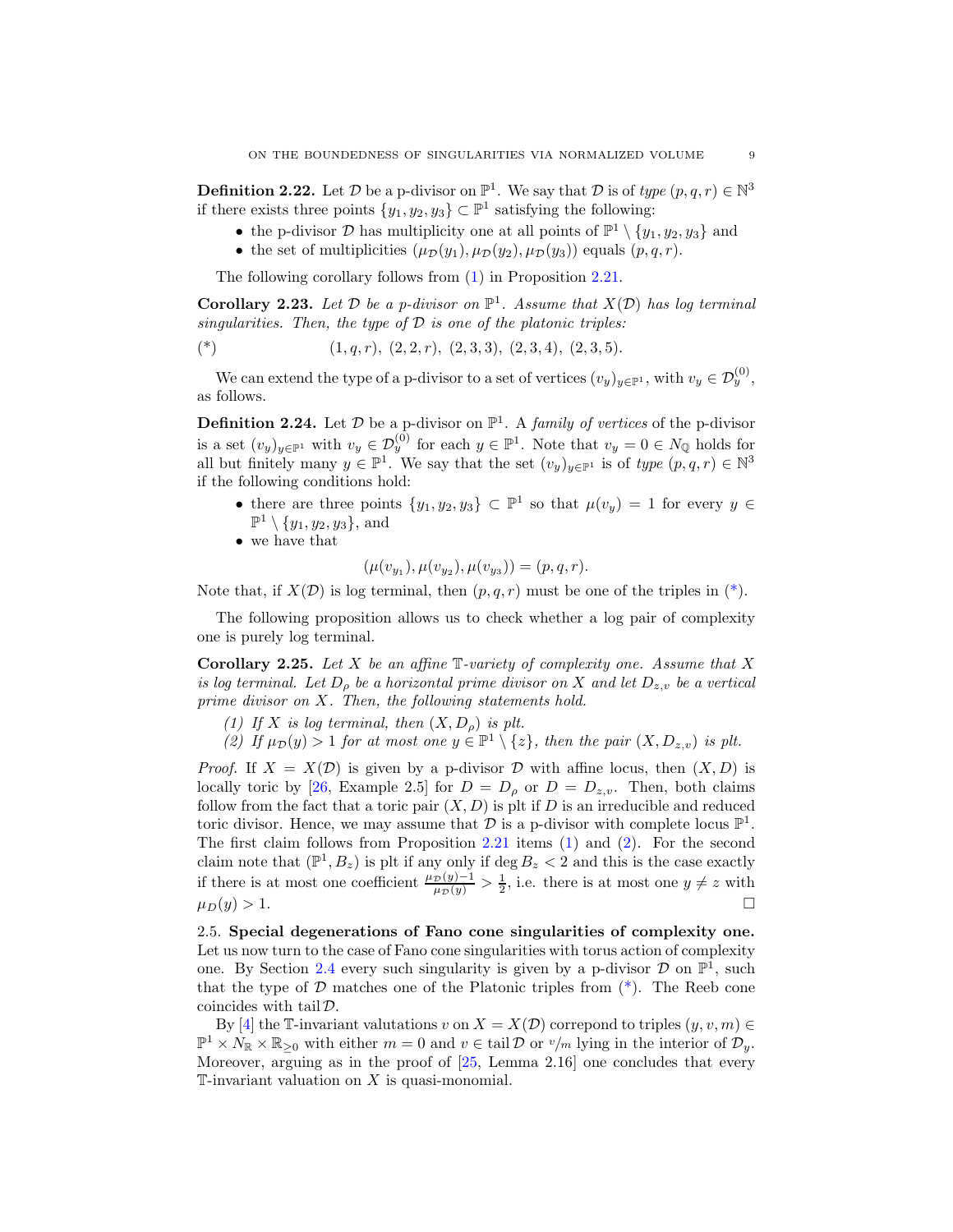**Definition 2.26.** A decomposition of a rational  $\sigma$ -polyhedron  $P \subset N_{\mathbb{R}}$  as a Minkowski sum  $P = P_1 + \ldots + P_r$  of  $\sigma$ -polyhedra  $P_1, \ldots, P_r$  is called *admissi*ble, if for every  $u \in \sigma^{\vee} \cap M$  there is at most one summand  $P_i$  with  $\min \langle u, P_i \rangle \notin \mathbb{Z}$ .

<span id="page-9-1"></span>**Theorem 2.27.** A T-invariant valuation v on  $X = X(D)$  corresponding to the data  $(z, w, m)$ , with  $m > 0$ ,  $w/m \in \mathcal{D}_z$ , and  $\Delta = \sum_{y \neq z} \mathcal{D}_y$  being an admissible Minkowski decomposition of  $\Delta$ . Then this induces a degeneration with special fibre being polarized toric singularity  $(X_0, \xi_0) = (X(\sigma_z), (mw, m))$  corresponding to the polyhedral cone

$$
\sigma_z := \operatorname{conv} \{ \Delta \times \{-1\} \ \cup \ (\operatorname{tail} \mathcal{D}) \times \{0\} \ \cup \ \mathcal{D}_z \times \{1\} \} \subset \hat{N}_{\mathbb{R}} := N_{\mathbb{R}} \times \mathbb{R}.
$$

Conversely, every equivariant special degeneration of X can be obtained in this way.

*Proof.* For  $(v, m) \in N_{\mathbb{R}} \times \mathbb{R}_{>0}$  being integral this is the statement of [\[18,](#page-25-17) Theorem 4.[1](#page-9-0),4.2<sup> $]$ </sup>. The rational case follows immediately by the homogeneity of the map  $v \mapsto$  $\xi_v$ . The general case then follows by the approximation result of [\[25,](#page-26-11) Lemma 2.10], see also [\[17,](#page-25-18) Corollary 5.5 and Theorem 6.1].

With the notation of this theorem we may set  $R = (0, -1) \in \hat{M}_{\mathbb{R}} \setminus -\sigma^{\vee}$ . Then from the identification  $N = R^{\perp} \subset \hat{N}$  and Minkowski decomposition of  $\Delta = Q_R :=$  $\sigma_z \cap [\langle R, \cdot \rangle = 1]$  we are able to reconstruct the coefficients of our polyhedral divisor. Turning the statement of the theorem around we may say that  $X = X(\mathcal{D})$  is a complexity one deformation of  $\sigma_z$  with respect to  $\mathbb{R}_{\geq}R$ . Then basically as a reformulation of the above statement we obtain

<span id="page-9-2"></span>**Corollary 2.28.** A toric variety  $X = X(\sigma)$ , with  $\sigma \in \hat{N}_{\mathbb{R}}$  appears as the special fibre of some non-product special degeneration if and only if there exists a primitive lattice element  $R \in \hat{N}$ , such that  $Q_R = \sigma \cap (\langle R, \cdot \rangle = 1]$  admits an admissible Minkowski decomposition. Moreover, the complexity one T-varieties which can be obtained as homogenous deformations with respect to a single ray  $\mathbb{R}_{\geq 0}R$  form a bounded family.

Proof. This follows already from the results of [\[1\]](#page-25-19). For a formulation in terms of polyhedral divisors see [\[19,](#page-25-20) Section 3].

Note, that here  $R \in \hat{M}$ , can be interpreted as minus the degree of a graded vector space  $T_X^1$ , which parametrizes the infinitesimal deformations of the singularity X, with  $T_X^1(-kR)$  being non-trivial for some  $k \in \mathbb{N}$  if there exist complexity one deformations with respect to  $\mathbb{R}_{\geq 0}R$  (with R being primitive). In [\[1\]](#page-25-19) Altmann explicitly described the graded components  $T_X^1(-R)$  of this vector space for toric singularities. In the following, we recall the main result.

Let  $X = X(\sigma)$  be toric singularity with  $\sigma \subset \tilde{N}$ . For  $R \in \tilde{N}$  the vertices of the polyhedron  $Q_R = [\langle R, \cdot \rangle = 1] \cap \sigma$  have the form  $\rho_R = \frac{1}{\langle R, n_\rho \rangle} n_\rho$  for some  $\rho \in \sigma(1)$ with  $\langle R, n_\rho \rangle > 0$ , i.e., we have

$$
Q_R^{(0)} = \{ \rho_R \mid \rho \in \sigma(1), \ \langle R, n_\rho \rangle > 0 \}.
$$

A vertex  $\rho_R \in Q_R^{(0)}$  is a lattice point, i.e. an element of  $\hat{N}$ , if and only if  $\langle R, n_\rho \rangle = 1$ . We consider the subset of fractional vertices  $F_R = Q_R^{(0)} \setminus \hat{N}$ . For each  $R \in \hat{N}$ , we

<span id="page-9-0"></span><sup>&</sup>lt;sup>1</sup>Note that a different sign convention is used there, where the action on functions is given by  $(t \cdot f)(x) = f(tx)$  instead of  $(t \cdot f)(x) = f(t^{-1}x)$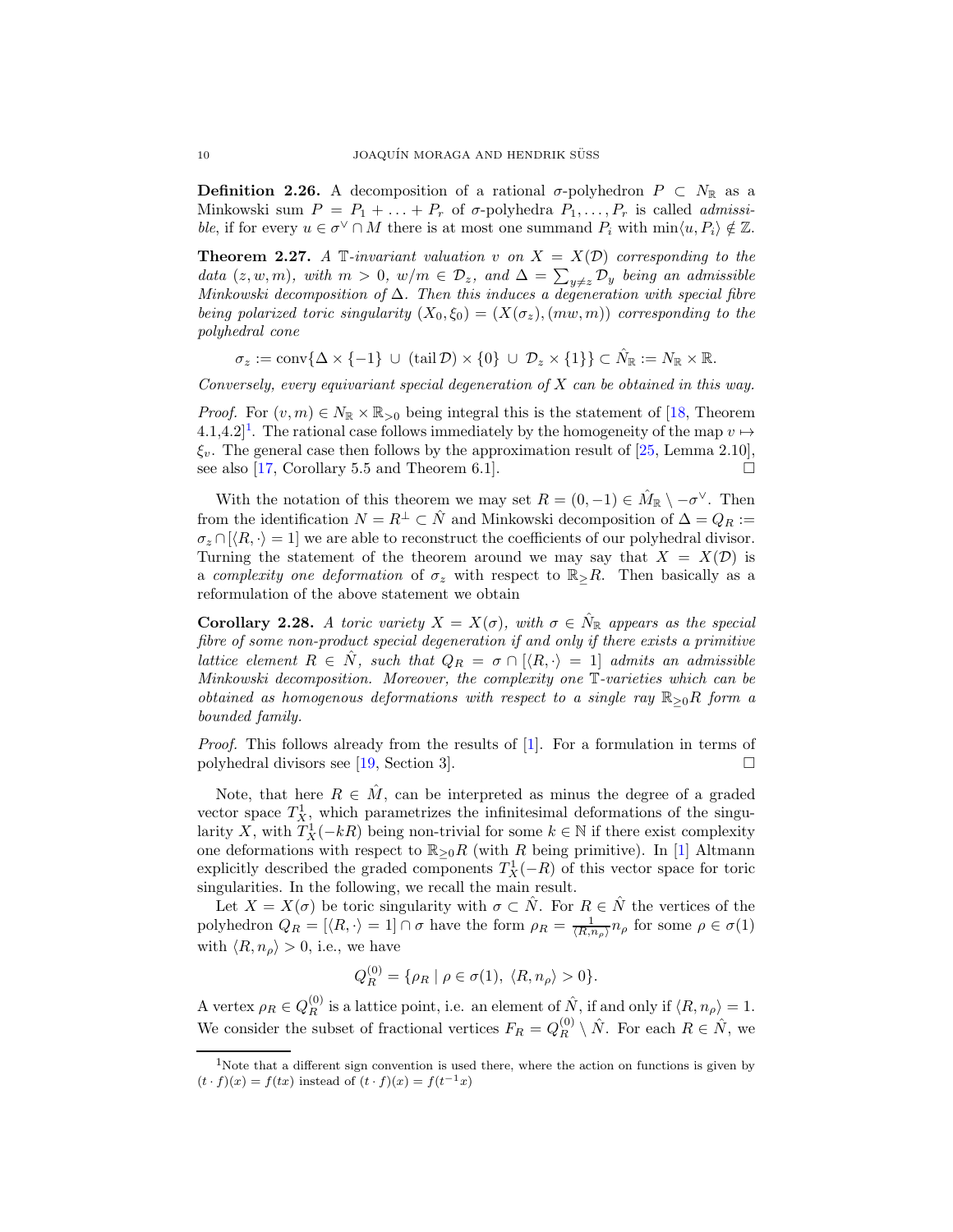may now consider the vector space

$$
S=\mathbb{C}^{F_R}
$$

with a coordinate  $s_v$  for each  $v \in F_R$ . The polyhedron  $Q_R$  itself is not compact. However, we may consider the set of compact edges  $C_R \subset Q_R^{(1)}$  $R^{(1)}$ . Each such edge has the form of a line segment  $\overline{vw}$  between two vertices  $v, w \in Q_R^{(0)}$ . An orientated edge for  $\overline{vw}$  is one of the vectors  $v - w$  or  $w - v$ . For each edge we fix once and for all an orientation and treat  $C_R$  as a set of oriented edges from now on. Moreover, for a compact 2-face  $\varepsilon \prec Q_R$ , we consider the sign vector  $\underline{\varepsilon} \in \{-1,0,1\}^{C_R}$  with

$$
\varepsilon_d = \begin{cases} \pm 1 & d \prec \varepsilon \\ 0 & \text{otherwise,} \end{cases}
$$

where  $\pm 1$  is chosen in such a way that the  $\varepsilon_d \cdot d$  form an oriented boundary cycle of  $\varepsilon$ , i.e.,  $\sum_{d} \varepsilon_{d} d = 0$ . Here,  $\varepsilon_{d}$  is only determined up to sign, but any such choice will do. We then set

$$
T = \left\{ \underline{t} \in \mathbb{C}^{C_R} \; \middle| \; \sum_d t_d \varepsilon_d d = 0 \text{ for each compact 2-face } \varepsilon \prec Q_R \right\}
$$

with a coordinate  $t_d$  for each  $d \in C_R$ .

For every compact edge  $\overline{\rho_R \tau_R} \in C_R$  we consider a set  $G_{\rho_R, \tau_R}$  of equations in  $S \times T$ . The choice of these equations will depend on the dimension of the vector space  $T^1_{\langle \rho \tau \rangle}(-R)$  associated to the two-dimensional toric variety corresponding to the cone spanned by  $\rho$  and  $\tau$ .

<span id="page-10-2"></span><span id="page-10-1"></span><span id="page-10-0"></span>Case 1. 
$$
\rho_R, \tau_R \in \hat{N}
$$
:  
\n $G_{\rho_R, \tau_R} = \emptyset$ .  
\nCase 2.  $\rho_R \notin \hat{N}, \tau_R \in \hat{N}$ :  
\na)  $G_{\rho_R, \tau_R} = \emptyset$  if  $\dim T^1_{\langle \rho \tau \rangle}(-R) = 1$ ,  
\nb)  $G_{\rho_R, \tau_R} = \{s_{\rho_R} = t_{\rho_R w}\}$  if  $\dim T^1_{\langle \rho \tau \rangle}(-R) = 0$ .  
\nCase 3.  $\rho_R, \tau_R \notin \hat{N}$ :  
\na)  $G_{\rho_R, \tau_R} = \emptyset$  if  $\dim T^1_{\langle \rho \tau \rangle}(-R) = 2$ ,  
\nb)  $G_{\rho_R, \tau_R} = \{s_{\rho_R} = s_{\tau_R}\}$  if  $\dim T^1_{\langle \rho \tau \rangle}(-R) = 1$ ,  
\nc)  $G_{\rho_R, \tau_R} = \{t_{\rho_R \tau_R} = s_{\rho_R}, t_{\rho_R \tau_R} = s_{\tau_R}\}$  if  $\dim T^1_{\langle \rho \tau \rangle}(-R) = 0$ .

<span id="page-10-4"></span><span id="page-10-3"></span>The concrete values of  $\dim T^1_{\langle \rho\tau\rangle}(-R)$  can be found e.g. in [\[1,](#page-25-19) (2.2)]. However, for us the following observation suffices.

<span id="page-10-6"></span>**Remark 2.29.** Consider an element  $R = kR' \in \hat{M}$ , where  $R'$  is a primitive lattice element and  $k \in \mathbb{N}$ . If  $\overline{\rho_{R'} \tau_{R'}}$  does not contain any interior lattice point then by [\[1,](#page-25-19) (2.2)] we always have  $\dim T^1_{\langle \rho \tau \rangle}(-R) = 0$ . Hence, in this situation we are either in [Case 1.](#page-10-0) or [Case 2.](#page-10-1)[b\)](#page-10-2) or [Case 3.](#page-10-3)[c\).](#page-10-4)

<span id="page-10-5"></span>**Theorem 2.30** ([\[1,](#page-25-19) Theorem 2.7]). With the notation as above the infinitesimal deformations of  $X = X(\sigma)$  in degree  $-R$  are given by

 $T_X(-R) \cong \{(\underline{s}, \underline{t}) \in S \times T \mid (\underline{s}, \underline{t}) \text{ fulfils the equations in all the } G_{\rho_R, \tau_R}\}/\mathbb{C} \cdot (\underline{1}, \underline{1}).$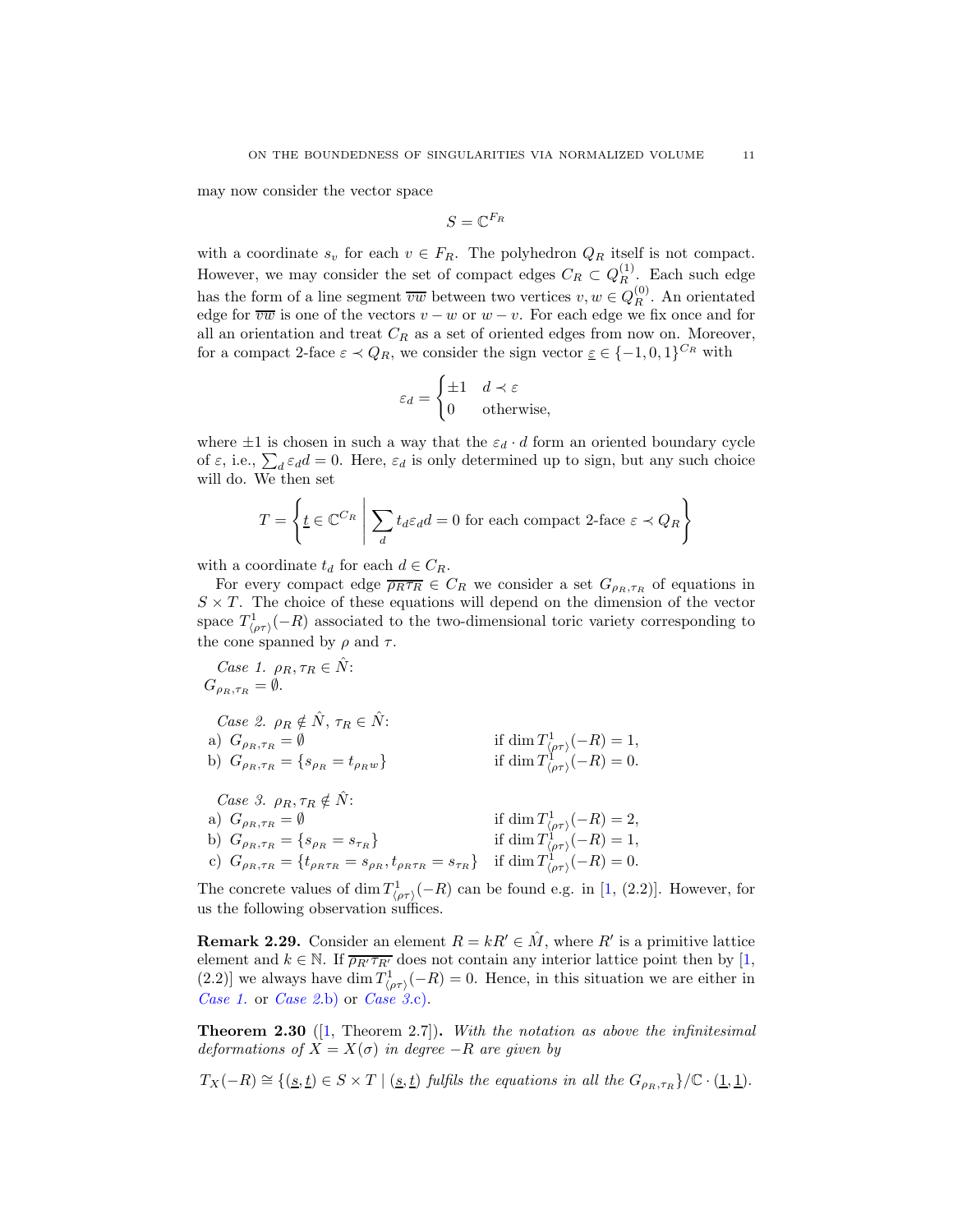#### 3. KOLLÁR COMPONENTS ON T-VARIETIES

<span id="page-11-0"></span>In this section, we prove statements regarding the existence of Kollár components on T-singularities of complexity one.

**Proposition 3.1.** Let  $X = X(D)$  be a log terminal singularity of complexity one. Then every rational point  $v \in \text{int } \mathcal{D}_z$  corresponds to a weak component  $D_{z,v}$  over X. Furthermore,  $D_{z,v}$  is a Kollár component if and only if  $\mu(y) > 1$  for at most one  $y \in \mathbb{P}^1 \setminus \{z\}$ . In this case, X is of type  $(1, p, q)$ .

*Proof.* We consider the polyhedron  $\Delta = v + (\sum_{y\neq z} \mathcal{D}_y)$ . For a proper face  $F \prec \Delta$ the cone over this face is given as  $\sigma_F = \overline{\mathbb{R}_{\geq 0} \cdot F}$ . The face fan  $\Sigma$  of  $\Delta$  consist of all cones of the form:

- $\sigma_F$  whenever  $F \cap \text{tail } F \neq \emptyset$ , and
- the proper faces  $\tau \prec \text{tail }\mathcal{D}$  with  $\tau \cap \text{deg }\mathcal{D} \neq \emptyset$ .

Since  $v \in \text{int } \mathcal{D}_z$ , we have  $\Delta \subsetneq \text{deg } \mathcal{D} \subsetneq \text{tail } \mathcal{D}$  and  $\Sigma$  is a polyhedral subdivision of tail D.

Every face  $F \prec \Delta$  will be a sum  $F = \sum_{y\neq z} F_y$ , where  $F_y \prec \mathcal{D}_y$ . We will say that  $F_y$  is a Minkowski summand of F. For every  $y \neq z$  we consider the polyhedral subdivisions  $S_y$  consisting of polyhedra of the form  $F_y+\sigma_F$ , where  $F_y \prec \mathcal{D}_y$ ,  $F \prec \Delta$ ,  $F_y$  is a Minkowski summand of F. For  $y = z$ , we consider the subdivision  $S_z$  of  $\mathcal{D}_z$ consisting of the following polyhedra:

- a translated cone  $v + \sigma$  for every  $\sigma \in \Sigma$ , and
- conv $(F \cup \{v\})$  for every proper face  $F \prec \Delta_z$ .

Additionally, we consider a subset  $C \subset \Sigma$  of cones in  $\Sigma$ , which are called *marked*. In our case the marked cones are exactly those of the form  $\sigma_F$ . By [\[4,](#page-25-1) Theorem 47] this data gives rise to T-variety  $\tilde{X} \to X$ . By [\[3,](#page-25-3) Theorem 7.5], the only exceptional torus invariant prime divisor of X is  $D_{z,v}$ .

Given a facet  $F \prec \Delta$  there is a unique linear map  $h_F \colon N_{\mathbb{Q}} \to \mathbb{Q}$  with  $h_F |_F \equiv 1$ . This will define a continuous piecewise linear function  $h$  on  $\Sigma$  being constant along the boundary of  $\Delta$ . By construction this is a concave function.

Consider  $y \neq z$ , then for each  $F_y$  being a Minkowski summand of some facet  $F \prec \Delta$ , we have that  $h_F|_{F,y}$  is constant. Indeed, it is constant on F. Let  $a_y^F$  be given by  $h_F |_{F_y} \equiv a_y^F$ . Then  $h_{F,y} := h_F - a_y^F$  defines an affine linear function on  $F_y + \sigma_F$  with  $h_{F,y}|_{F_y} \equiv 0$ . This defines a piecewise linear function  $h_y$  on  $S_y$  which is constant equal to zero along the boundary of  $\mathcal{D}_y$ .

Now, consider  $y = z$ . For every cone  $\sigma_F \in \Sigma$  as above have a unique affine line function  $h_{F,z} = h_F + a_z^F$  with  $h_{F,z} = 1$ . Now, for every facet  $F \prec \mathcal{D}_z$ . There is a unique affine linear function  $h_{F,v}$  with  $h_{F,v}|_F \equiv 0$  and  $h_{F,v}(v) = 1$ . Again this defines a concave piecewise affine function  $h_z$  on  $S_y$  which is constant zero along the boundary of  $\mathcal{D}_z$  and equal to one at the interior point v. The set of these piecewise affine linear functions  $h_y$  is called a support function on S (see, e.g., [\[4,](#page-25-1) §7.4]).

By construction, we have that  $h_z(v) = 1$  and  $h_y(v) = 0$  for every  $v \in \mathcal{D}_y^{(0)}$ with  $y \neq z$ . Furthermore, we have that  $h(n_{\rho}) = 0$  for every  $\rho \in \text{tail } \mathcal{D}(1)$ . By [\[4,](#page-25-1) Proposition 35, this data corresponds to an ample Q-Cartier divisor on  $\tilde{X}$  and the corresponding Weil divisor is  $-D_{z,v}$ .

The second statement of the proposition follows from Corollary [2.25](#page-8-1) item [\(2\)](#page-8-2). The last statement follows from the definition of type.  $\Box$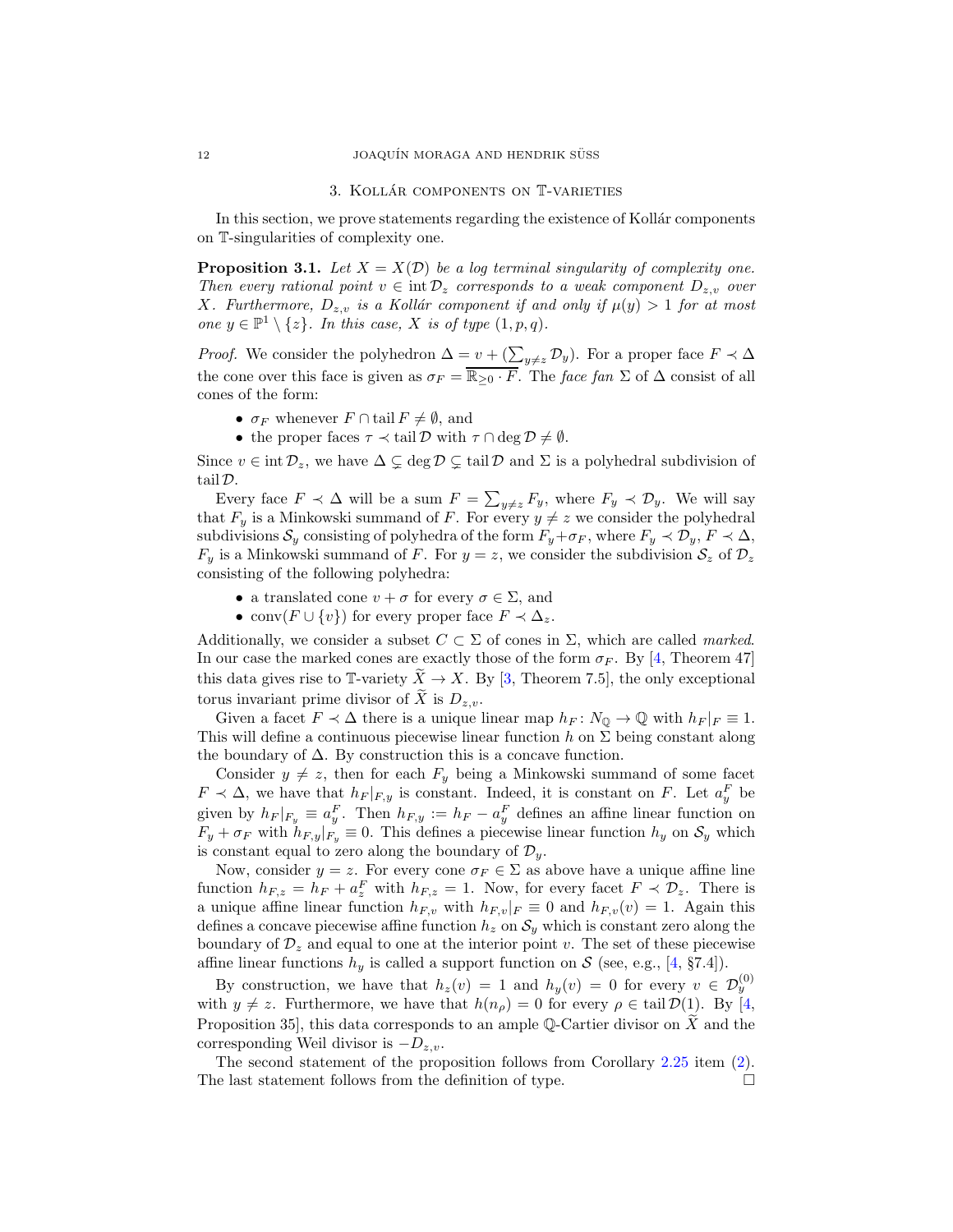<span id="page-12-2"></span>**Proposition 3.2.** Let  $X = X(D)$  be a log terminal singularity of complexity one. Then every primitive lattice point  $n_{\rho} \in \text{int}(\text{tail }\mathcal{D})$  with associated ray  $\rho = \mathbb{R}_{\geq 0} \cdot n_{\rho}$ corresponds to a Kollár component  $D_{\rho}$  over X.

*Proof.* We consider the fan  $\Sigma$  obtained as the star subdivision of tail  $D$  with respect to  $\rho$ . That is the fan  $\Sigma = {\tau + \rho \mid \tau \prec \text{tail }\mathcal{D}}$ . Similar for every  $y \in \mathbb{P}^1$  we obtain a polyhedral subdivision  $S_y = {\Delta + \rho | \Delta \prec \mathcal{D}_y}.$  Note, that for every polyhedron  $\Delta \in \mathcal{S}_y$  we have tail  $\Delta \in \mathcal{S}$ . Additionally, we need to consider a subset  $C \subset \Sigma$  of cones in  $\Sigma$ , which are called *marked*. In this case, the marked cones are given as

$$
C = \{ \tau + \rho \mid \tau \prec \text{tail } \mathcal{D} \text{ and } \deg \mathcal{D} \cap \tau \neq \emptyset \}.
$$

By [\[4,](#page-25-1) Theorem 47], the polyhedral subdivisions  $S_y$  together with the markings defines a T-variety  $\tilde{X} \to X$ , which is proper over X. By [\[3,](#page-25-3) Theorem 7.5], the only exceptional torus invariant prime divisor of X is  $D_{\rho}$ .

For every facet  $\tau \prec \text{tail }\mathcal{D}$  there is a unique linear map  $h_{\tau}: N_{\mathbb{Q}} \to \mathbb{Q}$  with  $h|_{\tau} \equiv 0$  and  $h(\lambda n_{\rho}) = \lambda$ . This gives rise to a concave piecewise linear function h on Σ. Moreover, for every facet  $F ∠ D<sub>y</sub>$  with tail cone τ there is a unique affine linear function  $h_F$ :  $(F + \rho) \to \mathbb{R}$  with  $h_F|_F \equiv 0$ . Furthermore, for every  $v + \lambda n_\rho \in F + \rho$ , we have  $h_F(v + \lambda n_\rho) = h_F(v) + \lambda$ . Hence, we obtain a concave piecewise affine linear function  $h_y$  on  $S_y$ . The set of these piecewise affine linear functions  $h_y$  is called a *support function* on  $S$  (see, e.g., [\[4,](#page-25-1) Section 7.4]).

Consider a maximal cone  $\sigma = (\tau + \rho) \in \Sigma$ . Then there is a unique polyhedron  $\Delta_y = F_y + \rho$  in  $\mathcal{S}_y$  with tail  $F_y = \tau$  and therefore tail  $\Delta_y = \sigma$ . Now, for  $v \in \Delta$ , we have  $h_y(v) = h(v) + a_y$ . For every  $y \in \mathbb{P}^1$ , we may pick a point  $v_y \in F_y$ . Then  $h_y(v_y) = h(v_y) + a_y = 0$  and

$$
\sum_{y} h_y(v_y) = h\left(\sum_{Y} v_y\right) + \sum_{y} a_y.
$$

Now, if  $\sigma$  is marked, then by definition  $\sum_{y} v_y \in \tau$ . Since  $h|_{\tau} \equiv 0$ , we conclude that  $\sum_{y} a_y = 0$  and therefore  $\sum_{y} a_y \cdot y$  defines a principal divisor on Y. Similarly, we see that in the case that  $\sigma$  is not marked we must have  $0 > \sum_{y} a_y$ , i.e.,  $-\sum_{y} a_y \cdot y$ is ample.

By construction,  $h_y(v) = 0$  for every vertex  $v \in \mathcal{D}_y^{(0)}$ ,  $h(n_\rho) = 1$  and  $h(n_{\rho'}) = 0$ for every  $\rho' \in (tail \mathcal{D})(1)$ . By [\[4,](#page-25-1) Proposition 35], this data corresponds to an ample Q-Cartier divisor on  $\widetilde{X}$  and the corresponding Weil divisor is  $-D_{\rho}$ . Hence,  $D_{\rho}$  is a weak component. We may invoke Corollary [2.25](#page-8-1) item [\(1\)](#page-8-3) to see that it is actually a Kollár component.  $\Box$ 

#### 4. Minimal log discrepancies of T-varieties

<span id="page-12-0"></span>In this section, we study minimal log discrepancies of T-varieties. In the first subsection, we will study minimal log discrepancies via degenerations, while in the second subsection, we will study minimal log discrepancies using special blow-ups.

<span id="page-12-1"></span>4.1. Bounding minimal log discrepancies via degenerations. In this subsection, we prove that a d-dimensional klt complexity one  $\mathbb{T}\text{-singularity}$  of type  $(1, p, q)$ admits a Kollár component of log discrepancy  $2d - 1$ .

Let  $D$  be the p-divisor defining a log terminal singularity of complexity one and type  $(1, p, q)$ . We can fix two points  $z, z' \in \mathbb{P}^1$  for which  $\mu_{\mathcal{D}}(z) = p$ ,  $\mu_{\mathcal{D}}(z') = q$ , and  $\mu_{\mathcal{D}}(y) = 1$  for every  $y \in \mathbb{P}^1 \setminus \{z, z'\}$ . Every vertical Kollár component of the form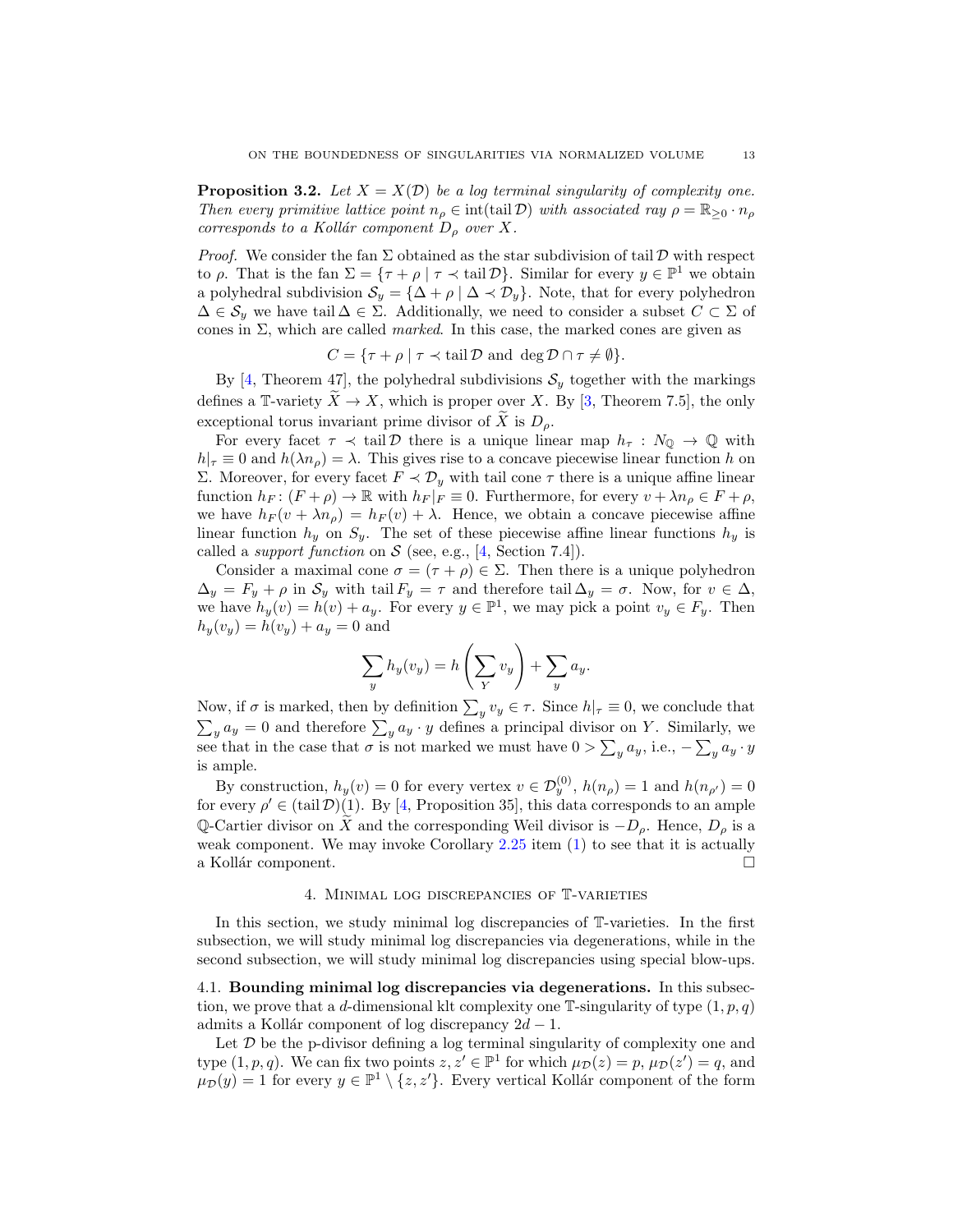$D_{z,w}$  (or  $D_{z',w'}$ ) induces a degeneration to a toric singularity (see, e.g., [\[19\]](#page-25-20)). The log discrepancy at  $D_{z,w}$  (resp.  $D_{z',w'}$ ) can then be calculated on the toric special fibre of the degeneration. More precisely, we have the following statement.

<span id="page-13-0"></span>**Proposition 4.1.** The degeneration induced by  $E = D_{z,w}$  is the toric variety  $X(\sigma_z)$ associated to the cone

$$
\sigma_z := \mathbb{R}_{\geq 0} \cdot \left( \mathcal{D}_z \times \{1\} \ \cup \ (\text{tail}\,\mathcal{D}) \times \{0\} \ \cup \ \left( \sum_{y \neq z} \mathcal{D}_y \right) \times \{-1\} \right) \subset \hat{N}_{\mathbb{R}} := N_{\mathbb{R}} \times \mathbb{R}.
$$

Moreover, the corresponding Kollár component  $E_0$  in  $X(\sigma_z)$  is given by the ray

$$
\mathbb{R}_{\geq 0} \cdot (w, 1) \in \hat{N}_{\mathbb{R}}^+ := N_{\mathbb{R}} \times \mathbb{R}^+,
$$

and we have  $a_X(E) = a_{X(\sigma_x)}(E_0)$ 

Proof. The existence of this flat degeneration follows from [\[19,](#page-25-20) Theorem 2.8]. The admissibility of the degeneration follows from the fact that  $D$  has at most two fractional coefficients. The T-equivariant blow-up  $\widetilde{X}(\mathcal{D}) \to X(\mathcal{D})$  degenerates to the T-equivariant blow-up  $X(\Sigma_z) \to X(\sigma_z)$ , where  $\Sigma_z$  is the fan obtained from  $\sigma_z$ by adding the cone (tail  $\mathcal{D} \times \{0\}$ . Thus, the toroidal blow-up extracting E over  $X(\mathcal{D})$  degenerates to the toric blow-up extracting  $E_0$  over  $a_{X(\sigma_z)}$ . This implies that the equality  $a_X(E) = a_{X(\sigma_z)}(E_0)$  holds.

<span id="page-13-3"></span>**Remark 4.2.** From now on, given a p-divisor  $\mathcal{D}$  on  $(\mathbb{P}^1, N)$  of type  $(1, p, q)$ , we denote by  $\sigma_z$  the cone in  $N_{\mathbb{R}} \times \mathbb{R}$  provided by Proposition [4.1,](#page-13-0) i.e., the cone defining the central fibre of the toric degeneration.

The special fibre of the degeneration only depends on  $z$  and not on the choice of  $w \in \mathcal{D}_z$ . Having fixed the  $z \in \mathbb{P}^1$ , the choice of a Kollár component  $D_{z,w}$  is then equivalent to the choice of a ray of the form  $\rho = \mathbb{R}_{\geq 0} \cdot (w, 1)$  in the interior of  $\sigma_z$ . In other words, this means picking an interior ray of  $\sigma_y$  which intersects  $\hat{N}_{\mathbb{R}}^+$ .

<span id="page-13-4"></span>**Lemma 4.3.** Let  $D$  be a p-divisor on  $\mathbb{P}^1$  of type  $(1, p, q)$ . Let  $z, z' \in \mathbb{P}^1$  for which  $\mu_{\mathcal{D}}(z') = p$  and  $\mu_{\mathcal{D}}(z) = q$ . Assume that  $p \leq q$ . The primitive lattice generators  $\hat{n}_{\rho}$  of the rays  $\rho \in \sigma_z(1)$  have the form  $\hat{n}_{\rho} = (n_{\rho}, m_{\rho}) \in N \times \mathbb{Z}$  with  $m_{\rho} \ge -p$ . Moreover, there is at least one primitive ray generator with  $m_{\rho} = q$ .

*Proof.* The rays of  $\sigma_z$  are exactly the rays of the following three types:

- <span id="page-13-1"></span>(1) rays of the form  $\mathbb{R}_{>0} \cdot (v, 1)$ , where v is a vertex of  $\mathcal{D}_z$ ,
- (2) rays of the form  $\mathbb{R}_{\geq 0} \cdot (\sum_{y\neq z} v_y, -1)$ , where for each  $y \in \mathbb{P}^1 \setminus \{z\}$  the summand  $v_y$  is a vertex of  $\mathcal{D}_y$ , and
- <span id="page-13-2"></span>(3) rays of the form  $\rho \times \{0\}$ , where  $\rho$  is an extremal ray of tail D with  $\rho \cap \text{deg } D =$ ∅.

Now, there is at least one vertex  $v \in \mathcal{D}_z$  with  $\mu(v) = \mu_{\mathcal{D}}(z) = q$ . Hence, the corresponding primitive lattice generator of  $\mathbb{R}_{\geq 0} \cdot (v, 1)$  will be  $(qv, q)$ . In Case [\(2\)](#page-13-1), we note that all the  $\mu(v_y)$  are equal to one with the potential exception of  $\mu(v_{z'}) \leq$  $\mu_{\mathcal{D}}(z') = p$ . Hence,  $\mu(\sum_{y \neq z} v_y) = \mu(v_{z'}) \leq p$ . For the corresponding ray generator we obtain  $(\mu(v_{z'})\sum_{y\neq z}v_{y},-\mu(v_{z'}))$  with  $-\mu(v_{z'})\geq -p$ . Finally, in Case [\(3\)](#page-13-2), we have  $\rho \subset N_{\mathbb{R}} \times \{0\} \subset N_{\mathbb{R}} \times [-p, +\infty)$ . This finishes the proof of the lemma.  $\square$ 

<span id="page-13-5"></span>Theorem 4.4. Every d-dimensional log terminal complexity one singularity of type  $(1, p, q)$  admits a Kollár component of log discrepancy  $2d - 1$ .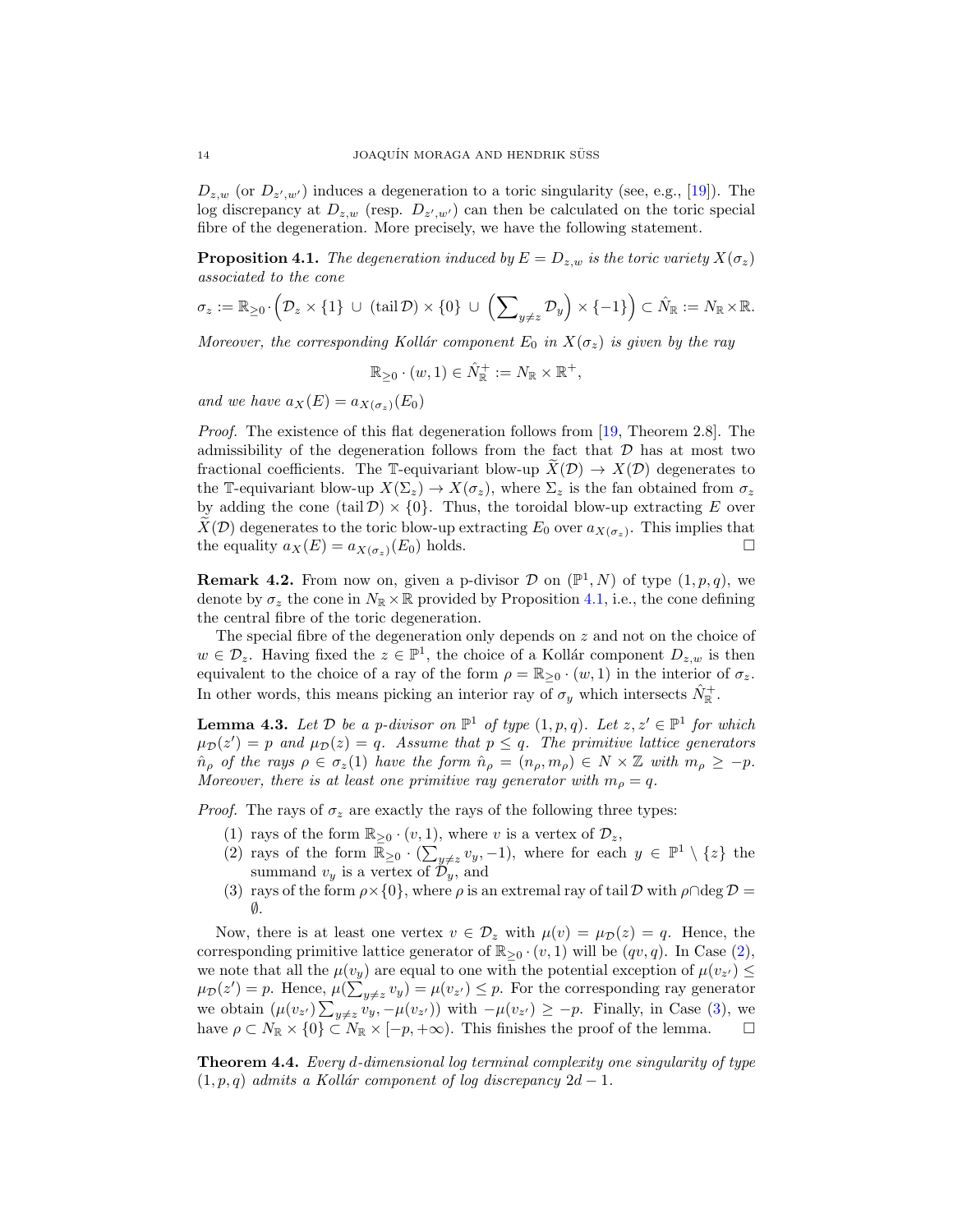*Proof.* By Proposition [4.1](#page-13-0) and Remark [4.2](#page-13-3) it is sufficient to find a ray  $\rho$  in the interior of  $\hat{N}_{\mathbb{R}}^+ \cap \sigma_z$  such that for the log discrepancy of the corresponding Kollár component  $D_\rho$ , we have  $a_{X(\sigma_z)}(D_\rho) = 2d - 1$ .

Now, we may pick d rays  $\rho_1, \ldots, \rho_d \in \sigma_z(1)$ , such that the corresponding primitive lattice points  $n_{\rho_1}, \ldots, n_{\rho_d}$  are linearly independent. By Lemma [4.3,](#page-13-4) we may assume that  $n_{\rho_1} \in N \times \{q\}$  and  $n_{\rho_i} \in N \times [-q, +\infty)$  for all  $i = 1, \ldots, d$ . Then  $n_{\rho} := dn_{\rho_1} + \sum_{i=2}^d n_{\rho_d}$  spans a ray  $\rho$  in  $\hat{N}_{\mathbb{R}}^+ \cap \sigma_z$ . Moreover, there exists a unique element  $u \in \hat{M}_{\mathbb{Q}}$  which calculates the log discrepancy of every divisor  $D_{\rho}$  over  $X_0^z$ as  $\langle u, n_{\rho} \rangle$ . Then for the log discrepancy of  $D_{\tau}$ , we obtain

$$
a_{X_0^z}(D_\rho) = \langle u, n_\rho \rangle = d\langle u, n_{\rho_1} \rangle + \sum_{i=2}^d \langle u, n_{\rho_d} \rangle = d + (d-1) = 2d - 1.
$$

<span id="page-14-0"></span>4.2. Discrepancies of horizontal Kollár components. In this subsection, we study the minimal log discrepancies of complexity one  $\mathbb{T}$ -singularities of type  $(2, 2, r)$ ,  $(2, 3, 3), (2, 3, 4)$  and  $(2, 3, 5)$ .

<span id="page-14-4"></span>**Lemma 4.5.** For  $X = X(D)$  and two horizontal divisors  $D_{\rho_1}$  and  $D_{\rho_2}$  over X. If  $\rho$  is the ray spanned by by a primitive lattice point  $\lambda_1 n_{\rho_1} + \lambda_2 n_{\rho_2}$ , then  $D_\rho$  has log discrepancy

$$
a_X(D_\rho) = \lambda_1 \cdot a_X(D_{\rho_1}) + \lambda_2 \cdot a_X(D_{\rho_2}).
$$

*Proof.* Since  $K_X$  is Q-Cartier, we can write  $mK_X = \text{div}(\chi^u f)$  for some  $u \in M$  and  $f \in \mathbb{K}(\mathbb{P}^1)$ . Then, by the proof of [\[8,](#page-25-16) Proposition 3.4], we can write

$$
a_X(D_\rho) = \langle u/m, \lambda_1 n_{\rho_1} + \lambda_2 n_{\rho_2} \rangle =
$$
  

$$
\lambda_1 \langle u/m, n_{\rho_1} \rangle + \lambda_2 \langle u/m, n_{\rho_2} \rangle = \lambda_1 \cdot a_X(D_{\rho_1}) + \lambda_2 \cdot a_X(D_{\rho_2}).
$$

We conclude that the log discrepancy  $a_X$  is linear on the horizontal T-invariant prime divisors.

The following statement allows us to control the log discrepancy of horizontal divisors over  $X(D)$ .

<span id="page-14-3"></span>**Lemma 4.6.** Let  $D$  be a p-divisor on  $\mathbb{P}^1$ . Let  $(v_y)_{y \in \mathbb{P}^1}$  be a family of vertices of  $D$ . Let  $n_{\rho}$  be the primitive lattice generator of the ray  $\rho$  generated by  $\sum_{y} v_y \in \text{tail }\mathcal{D}$ . Then, the following statements hold:

<span id="page-14-1"></span>(1) If  $(v_y)_y$  is of type  $(2, p, q)$  with  $p, q \geq 2$ , then  $a_X(D_\rho) \leq 2$ . (2) If  $(v_y)_y$  is of type  $(1, p, q)$  then  $a_X(D_\rho) \leq \frac{p+q}{\gcd(p,q)}$ .

*Proof.* Consider a Q-divisor  $\sum_{y \in \mathbb{P}^1} b_y \{y\}$  on  $\mathbb{P}^1$  of degree -2. By [\[26,](#page-26-5) Proposition 4.4], it follows from the Q-Gorenstein property that there exists  $u \in M_{\mathbb{Q}}$  and a Q-divisors  $\sum_{y \in \mathbb{P}^1} a_y \{y\}$  of degree zero on  $\mathbb{P}^1$ , such that

<span id="page-14-2"></span>
$$
\langle u, v_y \rangle + a_y = b_y + \frac{\mu(v_y) - 1}{\mu(v_y)},
$$

for every  $y \in \mathbb{P}^1$ . Summing over  $y \in \mathbb{P}^1$  then gives

(1) 
$$
\left\langle u, \sum_{y} v_y \right\rangle = \sum_{y} \frac{\mu(v_y) - 1}{\mu(v_y)} - 2.
$$

 $\Box$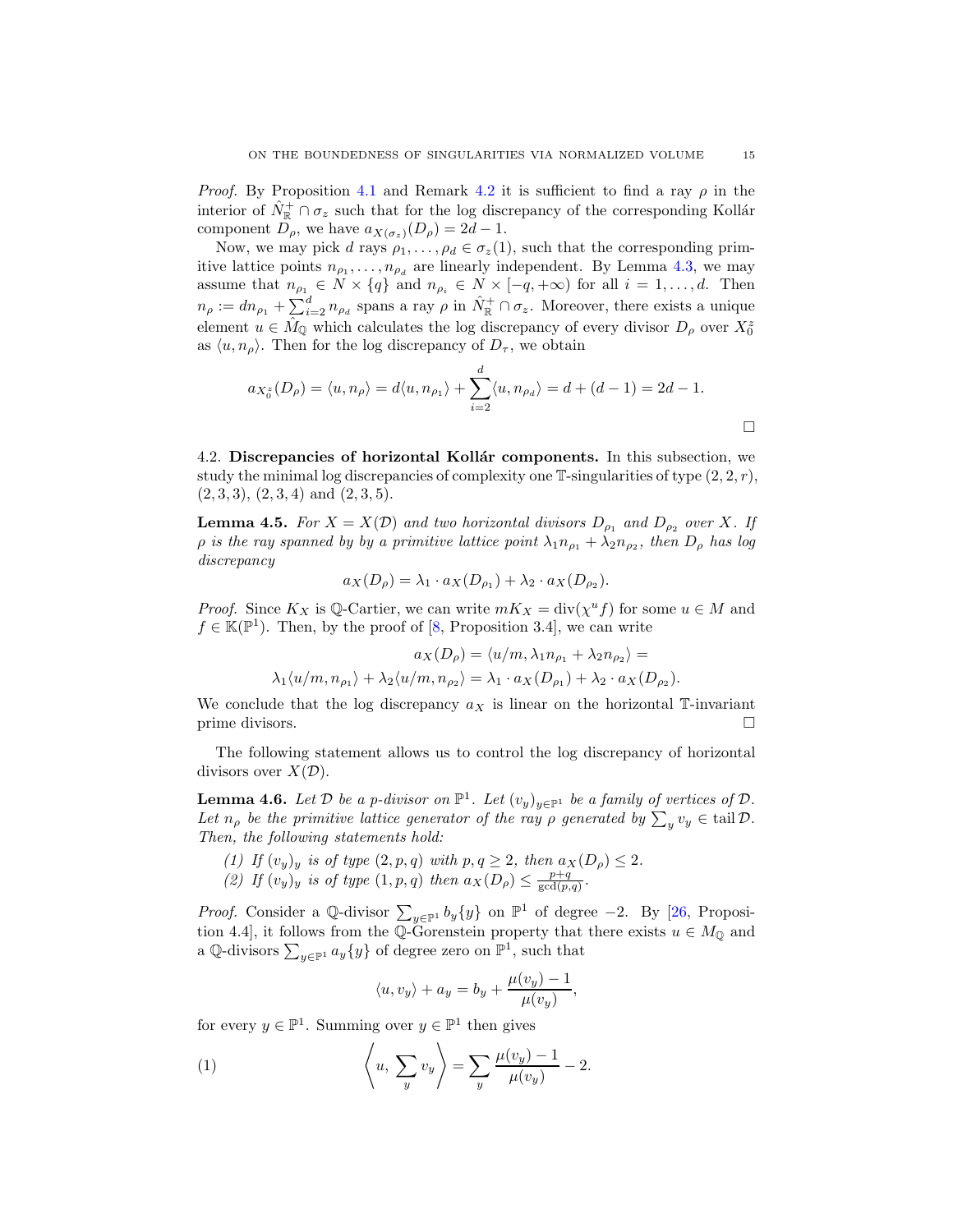In the case of type  $(2, p, q)$  the right-hand-side is  $-\frac{1}{q}$  if  $p = 2$  and  $-\frac{1}{\text{lcm}(2, p, q)}$  if  $p = 3$ . Now, the log discrepancy at  $D_{\rho}$  is calculated as  $-\langle u, n_{\rho}\rangle$ . On the other hand,  $\rho =$  $\mathbb{R}_{\geq 0} \cdot (\sum_y v_y)$  and  $\sum_y v_y \in \frac{1}{\text{Icm}(2,p,q)}N$ . Hence,  $-\langle u, n_\rho \rangle \leq \text{lcm}(2,p,q) \cdot \langle u, \sum_y v_y \rangle$ and the statement [\(1\)](#page-14-1) follows.

Similarly, for the type  $(1, p, q)$  the right-hand-side of [\(1\)](#page-14-2) becomes  $-\frac{p+q}{pq}$  and  $\sum_{y} v_y \in \frac{1}{\text{lcm}(p,q)}N$ . Therefore, we have

$$
-\langle u, n_{\rho} \rangle \leq \operatorname{lcm}(p, q) \frac{p+q}{pq} = \frac{p+q}{\operatorname{gcd}(p, q)}.
$$

This shows the second statement.

**Notation 4.7.** We consider a polyhedral cone  $\sigma \subset N_{\mathbb{Q}}$ . Let  $\mathbf{F}(\sigma)$  be the set of all facets of the cone  $\sigma$ . If tail  $\Delta = \sigma$ , then every facet  $\tau \in \mathbf{F}(\sigma)$  gives rise to a unique facet  $F_{\tau} \prec \Delta$  such that tail  $F_{\tau} = \tau$ . Indeed, let  $n_{\tau}$  be the primitive inner normal to  $\tau$ , then  $F_{\tau}$  is the face of  $\Delta$  where  $\langle n_{\tau}, \cdot \rangle$  takes its minimum. For an element  $v \in \Delta$ , we now consider the set of facets  $\tau \in \mathbf{F}(\sigma)$  such that  $v \in F_{\tau}$ . We set:

$$
\mathbf{F}(\Delta, v) := \{ \tau \prec \sigma \mid v \in F_{\tau} \}.
$$

The element  $v \in \sigma$  lies in the interior of  $\sigma$  if and only if  $\mathbf{F}(\sigma, v) = \emptyset$ . For two elements  $v, v' \in \sigma$ , we have

(2) 
$$
\mathbf{F}(\sigma, v + v') = \mathbf{F}(\sigma, v) \cap \mathbf{F}(\sigma, v').
$$

Let  $\mathcal D$  be a p-divisor on  $\mathbb P^1$ . Then, we define the set:

$$
\mathbf{F}(\mathcal{D}) := \{ \tau \in \mathbf{F}(\text{tail }\mathcal{D}) \mid \tau \cap \deg \mathcal{D} \neq \emptyset \}.
$$

The following lemma follows from the introduced notation.

<span id="page-15-0"></span>**Lemma 4.8.** Let  $D$  be a p-divisor on  $\mathbb{P}^1$ . Let  $(v_y)_{y \in \mathbb{P}^1}$  be a family of vertices of D. Then, the following statements hold.

(1) We have an identity

$$
\mathbf{F}\left(\deg \mathcal{D}, \sum_{y \in \mathbb{P}^1} v_y\right) = \bigcap_{y \in \mathbb{P}^1} \mathbf{F}(\mathcal{D}_y, v_y).
$$

<span id="page-15-1"></span>(2) We have that

$$
\mathbf{F}\left(\mathrm{tail}\,\mathcal{D},\sum_{y\in\mathbb{P}^1}v_y\right)=\mathbf{F}(\mathcal{D})\cap\bigcap_{y\in\mathbb{P}^1}\mathbf{F}(\mathcal{D}_y,v_y)\subset\bigcap_{y\in\mathbb{P}^1}\mathbf{F}(\mathcal{D}_y,v_y)
$$

*Proof.* We set  $v = \sum_{y \in \mathbb{P}^1} v_y$ . We have that  $\tau \in \mathbf{F}$  (deg  $\mathcal{D}, v$ ) if and only if  $\langle n_{\tau}, w \rangle \ge$  $\langle n_{\tau}, v \rangle$  for all  $w \in \deg \mathcal{D}$ , i.e., for all  $w = \sum_{y} w_{y}$  with  $w_{y} \in \mathcal{D}_{y}$ . Clearly if  $v \in$  $\bigcap_{y\in\mathbb{P}^1} \mathbf{F}(\mathcal{D}_y, v_y)$ , meaning that  $\langle n_\tau, w_y \rangle \ge \langle n_\tau, v_y \rangle$  holds for y and all  $w_y \in \mathcal{D}_y$ , then also  $\langle n_{\tau}, \sum_{y} w_{y} \rangle \ge \langle n_{\tau}, \sum_{y} v_{y} \rangle$ . For the other direction assume there is a  $z \in \mathbb{P}^{1}$ and a  $w_z \in \mathcal{D}_z$  such that  $\langle n_{\tau}, w_z \rangle < \langle n_{\tau}, v_z \rangle$  holds. Then for  $w := w_z + \sum_{y \neq z} v_y \in$ deg D we have  $\langle n_{\tau}, w \rangle < \langle n_{\tau}, v \rangle$ . This proves the first claim.

For the second claim observe that  $\mathbf{F}\left(\text{tail }\mathcal{D},\sum_{y\in\mathbb{P}^1}v_y\right)\subset\mathbf{F}\left(\text{deg }\mathcal{D},\sum_{y\in\mathbb{P}^1}v_y\right),$ since deg  $\mathcal{D} \subset \text{tail } \mathcal{D}$ . Moreover, since by definition of  $n_{\tau}$  the minimum of  $\langle n_{\tau}, \cdot \rangle$  on tail D is attained on  $\tau$ , we see that  $\min\langle n_{\tau}, \deg \mathcal{D} \rangle$  and  $\min\langle n_{\tau}, \mathrm{tail} \mathcal{D} \rangle$  differ if and

$$
\qquad \qquad \Box
$$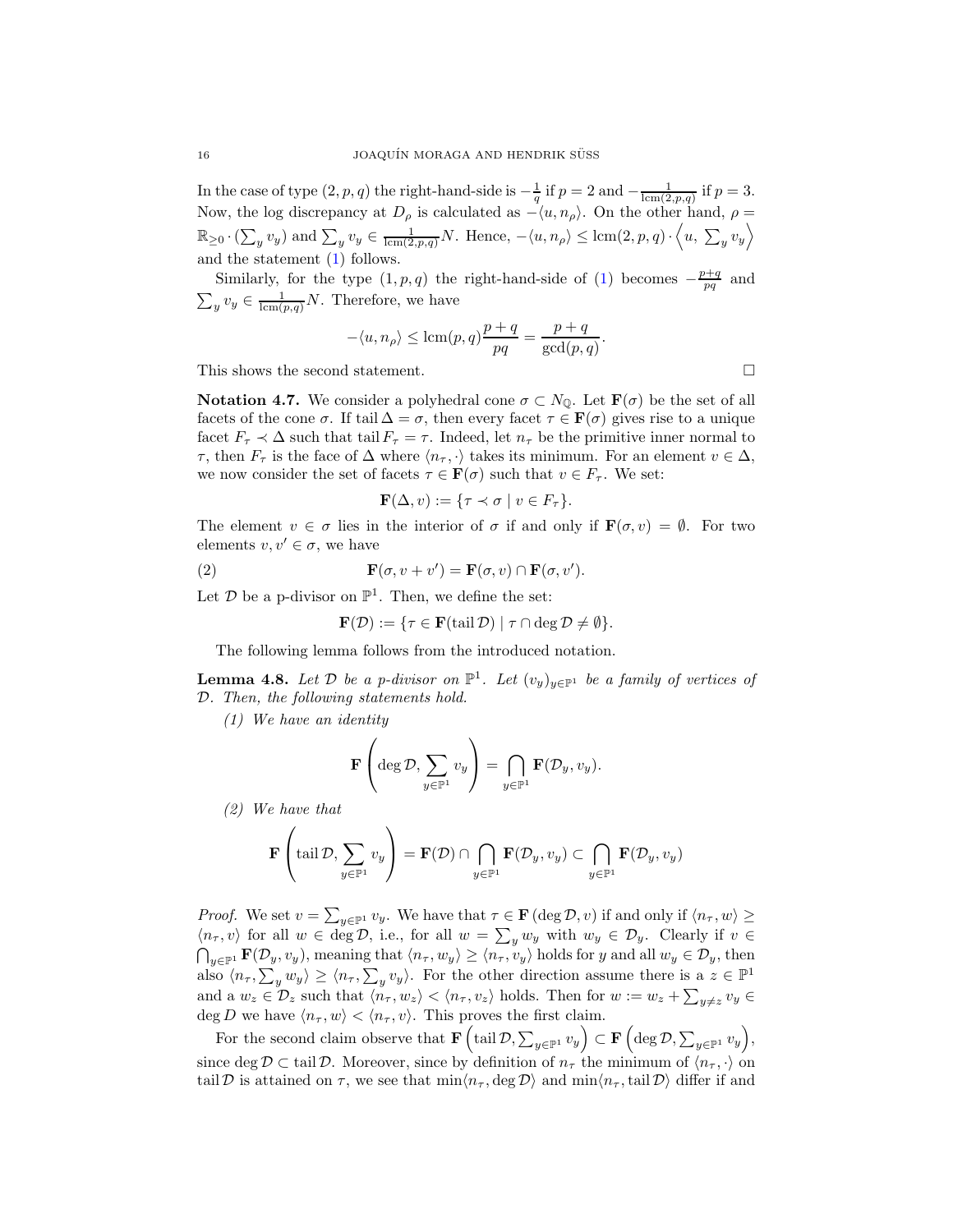only if  $\deg \mathcal{D} \cap \tau = \emptyset$ . Hence, a facet  $\tau \in \mathbf{F} \left( \deg \mathcal{D}, \sum_{y \in \mathbb{P}^1} v_y \right)$ , is also contained in  $\mathbf{F}\left(\text{tail }\mathcal{D},\sum_{y\in\mathbb{P}^1}v_y\right)$  if only if  $\tau\in\mathbf{F}(\mathcal{D}).$ 

We turn to prove an arithmetic lemma that will be used in the proof of our main theorem.

<span id="page-16-0"></span>**Lemma 4.9.** Consider three points  $w, w'_1, w'_2 \in N_{\mathbb{Q}}$  with  $(w+w'_1)$  and  $(w+w'_2)$  being linearly independent. Let  $v_1$  and  $v_2$  be the primitive lattice point in  $\mathbb{R}_{\geq 0} \cdot (w + w'_1)$ and  $\mathbb{R}_{\geq 0} \cdot (w+w'_1)$ , respectively. Then there exist  $0 < \lambda_1 < \ell$  and  $0 < \lambda_2 < \frac{\ell^2}{\mu(w)}$  $\frac{\ell^2}{\mu(w)},$ such that  $\lambda_1 v_1 + \lambda_2 v_2$  is a lattice point, where  $\ell := \text{lcm}(\mu(w_1'), \mu(w_2')).$ 

*Proof.* We set  $w_1 = w + w'_1$  and  $w_2 = w + w'_2$ . We first show the claim for  $\mu(w'_1) =$  $\mu(w'_2) = 1$ . In this case, we have  $\mu(w_1) = \mu(w_2) = \mu(w) =: q$ . Furthermore,  $qw_1 = p_1v_1$  and  $qw_2 = p_2v_2$  with  $gcd(p_1, q) = gcd(p_2, q) = 1$ . Note, that

$$
p_1v_1 - p_2v_2 = qw_1 - qw_2 = q(w'_1 - w'_2)
$$

is divisible by q, since we assumed that  $\mu(w'_1) = \mu(w'_2) = 1$ .

After restricting to the subspace spanned by  $w_1$  and  $w_2$  and to the corresponding sublattice, we may assume that  $N \cong \mathbb{Z}^2$ . By the above,  $v_1$  and  $v_2$  span a sublattice of index  $q$  in  $N$ . Hence, after a suitable choice of coordinates, we may assume that  $v_1 = (1,0)$  and  $v_2 = (m,q)$  for some  $0 \leq m < q$ . Then, we have that

$$
(1,1) = \frac{q-m}{q}v_1 + \frac{1}{q}v_2.
$$

Giving our claim by choosing  $\lambda_1 = \frac{q-m}{q}$  and  $\lambda_2 = \frac{1}{q}$ .

For the general case, we first replace N by  $\overline{N} := \frac{1}{\ell}N$ . With respect to this lattice, we are in the previous case. If we consider the multiplicity  $\bar{\mu}(w)$  of w with respect to the refined lattice N, then we have  $\bar{\mu}(w) \geq \mu(w)/\ell$ . Hence, we know that there are  $0 < \lambda_1 < 1$  and  $0 < \lambda_2 < \frac{\ell}{\mu(w)}$  such that  $\lambda_1 v_1 + \lambda_2 v_2 \in \overline{N}$ . Then, we also have  $(\ell \lambda_1)v_1 + (\ell \lambda_2)v_2 \in N$ . This finishes the proof of the lemma.

Now, we turn to prove the main theorem of this paper.

<span id="page-16-1"></span>**Theorem 4.10.** There is a constant  $A(d)$ , dependening only on the dimension d, satisfying the following. For a d-dimensional complexity one log terminal singularity  $(X; x)$  there is a Kollár component E with log discrepancy  $a_X(E) < A(d)$ .

*Proof.* For a complexity one T-singularities of type  $(1, p, q)$  this follows from The-orem [4.4.](#page-13-5) Here, we will consider the remaining cases at once. Let  $X = X(\mathcal{D})$  be a complexity one T-singularity of one of the remaining cases, i.e., of type  $(2, p, q)$ with either  $p = 2$  and  $q \ge 2$  arbitrary or  $p = 3$  and  $q \in \{3, 4, 5\}$ . Moreover, we have  $z \in \mathbb{P}^1$  with  $\mu_{\mathcal{D}}(z) = q$ .

Our aim is now to construct a set  $M$  of rays in tail  $D$  such that:

- we have that  $\bigcap_{\rho} \mathbf{F}(\text{tail } \mathcal{D}, n_{\rho}) = \emptyset$ ,
- the cardinality  $#M$  is bounded by some constant  $A(d)$ , and
- for the log discrepancies we have  $a_X(D_\rho) \leq A(d)$ .

We set  $\sigma = \text{tail }\mathcal{D}$  and fix  $n = d - 1$  rays  $R_1 := \{\rho_1, \ldots, \rho_n\} \subset \sigma(1)$  spanning a fulldimensional subcone of  $\sigma$ . Then every positive linear combination of the primitive generators  $n_{\rho_1}, \ldots, n_{\rho_n}$  lies in the interior of  $\sigma$ . It follows that  $\bigcap_{\rho \in R} \mathbf{F}(\sigma, n_\rho) = \emptyset$ .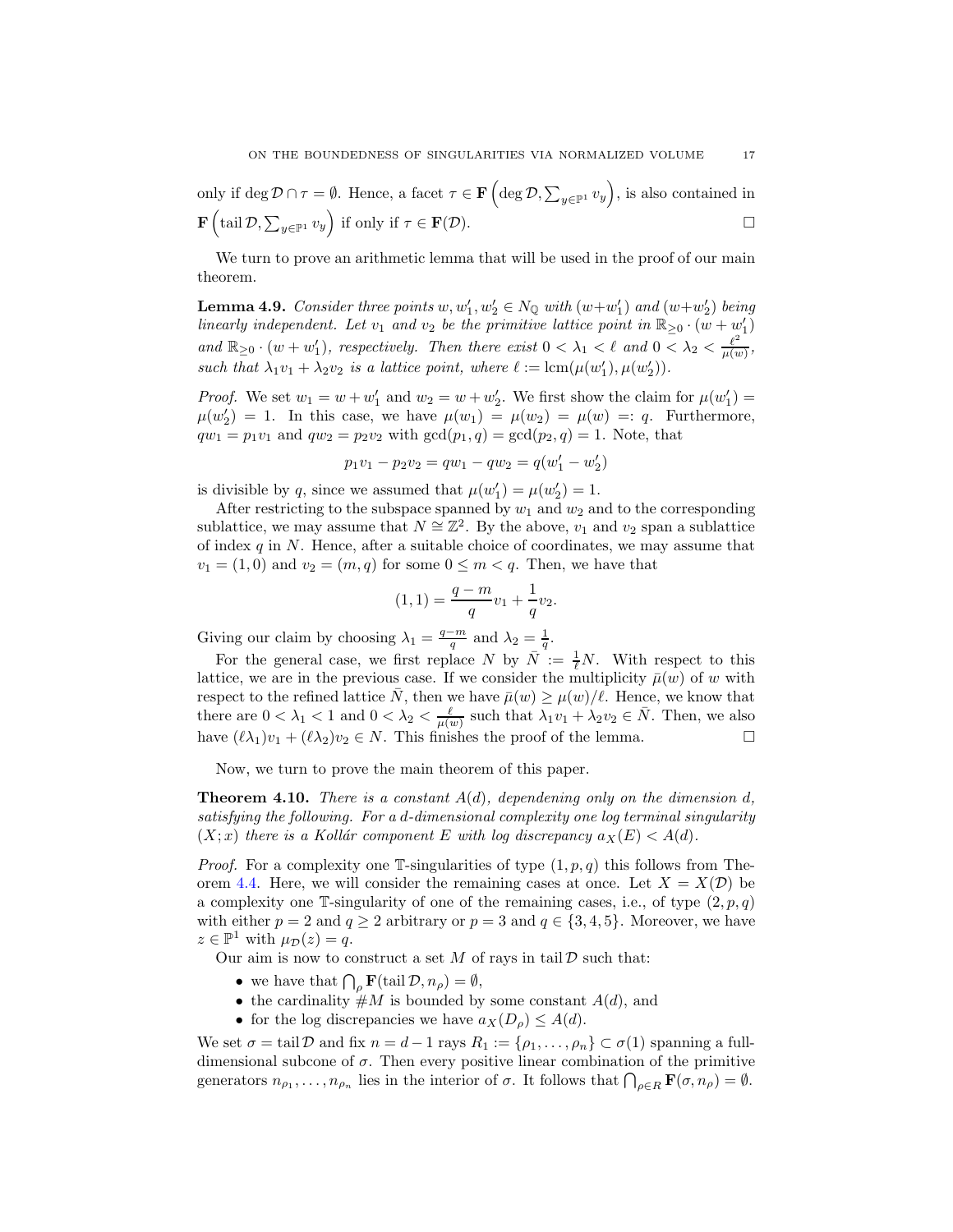First, we consider the set

$$
M_1 = \{ \rho \mid \rho \in R \text{ and } \deg \mathcal{D} \cap \rho = \emptyset \}.
$$

Those correspond to horizontal prime divisors  $D_{\rho}$  in X. In particular, we have  $a_X(D_\rho) = 1.$ 

For every ray  $\rho \in R_2 = R_1 \setminus M_1$ , we have a family of vertices  $(v_y^{\rho})_{y \in \mathbb{P}^1}$  with For every lay  $p \in R_2 = R_1 \setminus M_1$ , we have a family of vertices  $(v_{ij})_{y \in \mathbb{P}^1}$  with  $\sum_{y \in \mathbb{P}^1} v_y^{\rho} \in \rho$ . Assume now such a family is of type  $(2, p', q')$  with  $p', q' \ge 2$ . Then, we have again  $a_X(\mathcal{D}_\rho) \leq 1$ . By Lemma [4.6,](#page-14-3) we have  $a_X(D_\tau) \leq 1$ . Let  $M_2 \subset R_2$  be the set of those rays. Let  $R_3 = R_2 \setminus M_2$  then be the set of the remaining rays.

Now, for every ray  $\rho \in R_3$  there is a family  $(v_y^{\rho})_y$  of type  $(1, r, s)$  with  $\sum_{y \in \mathbb{P}^1} v_y^{\rho} \in$ ρ. If  $\mu(v_z^{\rho}) = 1$ , then  $r, s \leq 3$ . Indeed, for every  $y \in \mathbb{P}^1 \setminus \{z\}$ , we have that  $\mu_{\mathcal{D}}(y)$ is at most p with  $p \leq 3$ . Hence, by Lemma [4.6,](#page-14-3) we must have  $a_X(\mathcal{D}_\rho) \leq 5$ . We set  $M_3$  to be the set consisting of all such rays from  $R_3$  and set  $R_4 = R_3 \setminus M_3$ .

We consider a family  $(t_y)_{y\in\mathbb{P}^1}$  of vertices  $t_y \in \mathcal{D}_y$  of type  $(2, p, q)$ , which must exists as X is of type  $(2, p, q)$ . This leads to a *distinguished ray*  $\tau = \mathbb{R}_{\geq 0} \cdot (\sum_y t_y)$ . By Lemma [4.6,](#page-14-3) we have  $a_X(D_\tau) \leq 1$ . Now, the remaing rays  $\rho \in M_2$  correspond to families  $(v_y^{\rho})_{y \in \mathbb{P}^1}$  of type  $(1, r_1, r_2)$  such that  $\mu(v_z^{\rho}) = r_i > 1$ , with  $i \in \{1, 2\}$ . Without loss of generality, we assume  $\mu(v_z^{\rho}) = r_1$ . Then, we consider the two associated families  $(v_y^{\rho_1})_{y \in \mathbb{P}^1}$  and  $(v_y^{\rho_2})_{y \in \mathbb{P}^1}$  with

$$
v^{\rho_1}_y=\begin{cases} v^{\rho}_z & y=z\\ t_y & y\neq z \end{cases}, \hspace{15mm} v^{\rho_2}_y=\begin{cases} t^{\rho}_z & y=z\\ v_y & y\neq z \end{cases}
$$

and the associated rays  $\rho_1 = \mathbb{R}_{\geq 0} \cdot (\sum_y v_y^{\rho_1})$  and  $\rho_2 = \mathbb{R}_{\geq 0} \cdot (\sum_y v_y^{\rho_2})$ , respectively. Now, by Lemma [4.8](#page-15-0) [\(2\)](#page-15-1) we have

$$
\mathbf{F}(\sigma, n_{\rho_1}) \cap \mathbf{F}(\sigma, n_{\rho_2}) = \mathbf{F}(\mathcal{D}) \cap \bigcap_y \mathbf{F}(\mathcal{D}_y, v_y^{\rho_1}) \cap \bigcap_y \mathbf{F}(\mathcal{D}_y, v_y^{\rho_2})
$$
  
=  $\mathbf{F}(\mathcal{D}) \cap \bigcap_y \mathbf{F}(\mathcal{D}_y, v_y^{\rho}) \cap \bigcap_y \mathbf{F}(\mathcal{D}_y, t_y)$   
=  $\mathbf{F}(\sigma, n_{\rho}) \cap \mathbf{F}(\sigma, n_{\tau})$   
 $\subset \mathbf{F}(\sigma, n_{\rho}).$ 

By Lemma [4.6,](#page-14-3) we have  $a_X(\mathcal{D}_{\rho_1}) \leq 1$  and  $a_X(\mathcal{D}_{\rho_2}) \leq \frac{q+r_2}{\gcd(q,r_2)} \leq q+3$ . The latter cannot be bounded by a constant dependending only on the dimension. However, note that

$$
\sum_{y} v_y^{\rho_2} = t_z + \sum_{y \neq z} v_y^{\rho_2}
$$
 and  

$$
\sum_{y} t_y = t_z + \sum_{y \neq z} t_y.
$$

Hence, by applying Lemma [4.9,](#page-16-0) we see that there is a lattice point  $n_{\rho'_2}$  of the form  $n_{\rho_2'} = \lambda_1 n_{\tau} + \lambda_2 n_{\rho_2}$  with  $0 < \lambda_1 \leq \text{lcm}(p,q) \leq 6$  and  $0 < \lambda_2 \leq \frac{6^2}{q}$  $\frac{p}{q}$ . Let  $\rho'_2 = \mathbb{R}_{\geq 0} \cdot n_{\rho'_2}$ . By Lemma [4.5,](#page-14-4) we have that

$$
a_X(D_{\rho'_2}) \le 6 + 2 \cdot 6^2 = 78.
$$

We now set  $M_4 = \{ \rho_1 \mid \rho \in R_4 \} \cup \{ \rho_2' \mid \rho \in R_4 \}$  and  $M = \bigcup_{i=1}^4 M_i$ . Note, that  $\mathbf{F}(\sigma, n_{\rho'_2}) = \mathbf{F}(\sigma, n_{\rho_2}) \cap \mathbf{F}(\sigma, n_{\tau}) \ \subset \ \mathbf{F}(\mathcal{D}, n_{\rho_2})$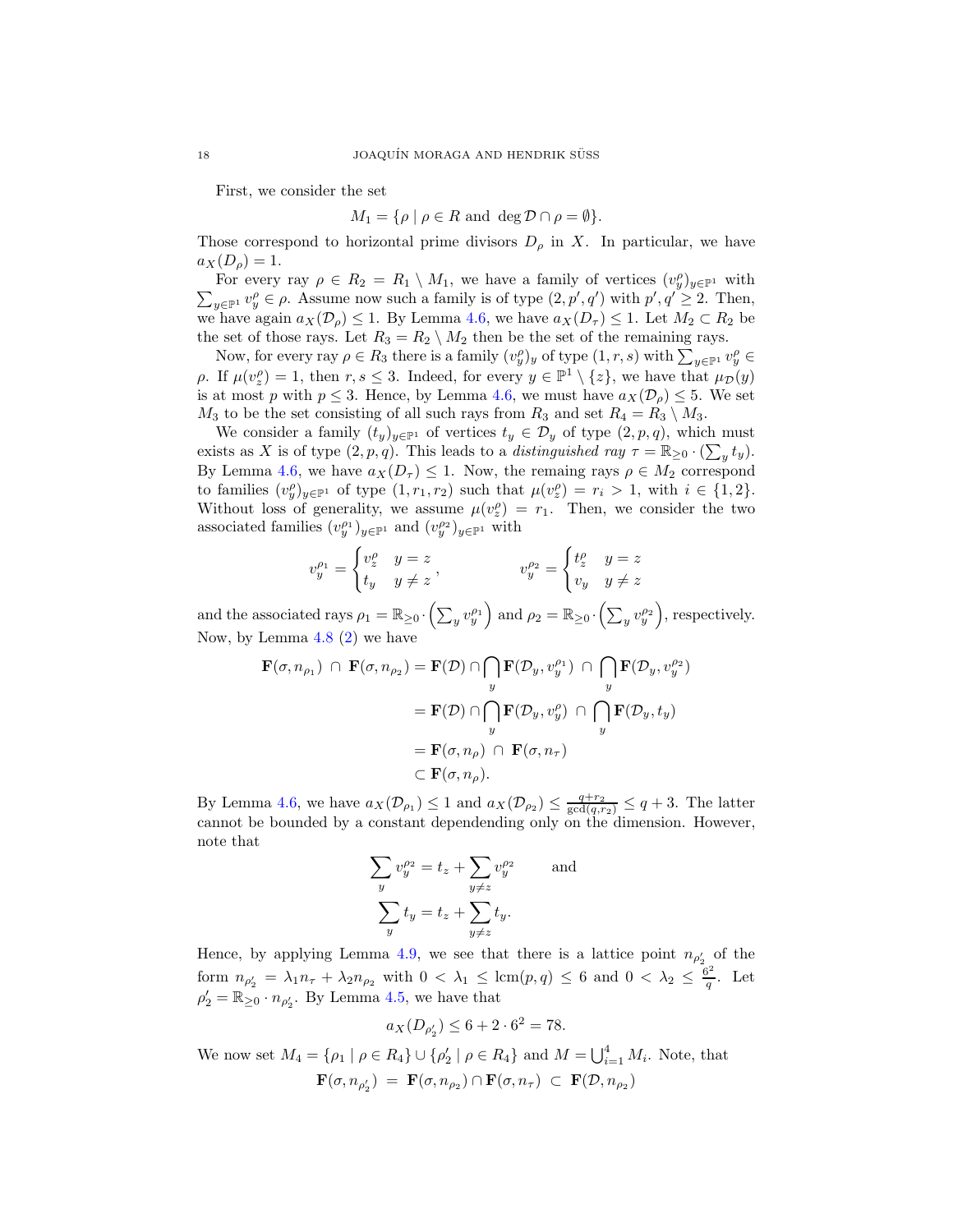holds. Hence, we have

$$
\bigcap_{\rho \in M} \mathbf{F}(\sigma, n_{\rho}) = \bigcap_{i=1}^{4} \bigcap_{\rho \in M_{i}} \mathbf{F}(\sigma, n_{\rho}) \subset \bigcap_{\rho \in R} \mathbf{F}(\sigma, n_{\rho}) = \emptyset.
$$

Thus,  $\eta := \mathbb{R}_{\geq 0} \cdot \left( \sum_{\rho \in M} n_{\rho} \right)$  is a ray in the interior of  $\sigma$ . Therefore, by Propo-sition [3.2](#page-12-2) the prime divisor  $E := D_n$  over X corresponds to a Kollár component. Finally, Lemma [4.5](#page-14-4) implies that

$$
a_X(E) \leq \#M \cdot 78 \leq 2(d-1) \cdot 78.
$$

Indeed, we have  $\#M \leq 2 \cdot \#R_1 = 2(d-1)$ , since  $M = (R \setminus R_4) \cup M_4$  and  $\#M_4 =$  $2 \cdot \#R_4$ . Moreover, for every  $\rho \in M$  we have  $a_X(D_\rho) \leq 78$ .

*Proof of Theorem [4.](#page-2-1)* This follows from Theorem [4.10.](#page-16-1)

*Proof of Theorem [3.](#page-1-1)* This follows from Theorem [4.10,](#page-16-1) [\[34,](#page-26-4) Theorem 1.2], and [\[27,](#page-26-6) Theorem 1.

We give an example that shows that complexity one  $\mathbb{T}$ -singularities with bounded normalized volume do not form a bounded family. First, we need a lemma that allows us to determine whether a family of complexity one T-singularities is bounded.

<span id="page-18-1"></span>**Lemma 4.11.** Let  $\{(X_i; x_i)\}\)$  be a bounded family of complexity one  $\mathbb{T}\text{-}singularities.$ Let  $\mathcal{D}_i$  be a p-divisor on  $(\mathbb{P}^1, N)$  defining  $(X_i; x_i)$ , Then, up to isomorphism of pdivisors, there are only finitely many possible polyhedra  $\mathcal{D}_{i,p} \subset N_{\mathbb{Q}}$  for  $p \in \mathbb{P}^1$ .

*Proof.* Since  $\{(X_i; x_i)\}\)$  belongs to a bounded family, we can find an affine space

$$
\mathbb{A}_{x_1,\ldots,x_n} \times \mathbb{A}_{t_1,\ldots,t_k},
$$

ideals  $I_t = \langle f_1(x,t), \ldots, f_s(x,t) \rangle$  depending on  $t \in Z \subset \mathbb{A}_{t_1,\ldots,t_k}$  such that  $(X_i; x_i) \simeq$  $(V(I_{t_i});0)$  for some  $t_i$ . Note that  $(V(I_{t_i});0)$  admits the action of an algebraic torus  $\mathbb{T}_i$ . By [\[16,](#page-25-21) Theorem 1], it follows that we can find  $\mathbb{T}_{i,0} \leq \text{Aut}(\mathbb{A}_{x_1,\ldots,x_n})$  so that  $\mathbb{T}_{i,0}$ fixes  $V(I_{t_i})$  and the induced action on  $(V(I_t); 0)$  equals the action of  $\mathbb{T}_i$ . Indeed, the torus  $\mathbb{T}_{i,0}$  is faithfully represented in the first cotangent space of  $V(I_{t_i})$  at the origin. Passing to an open subset  $Z_U \subset Z \subset \mathbb{A}_{t_1,\dots,t_k}$ , we may assume that each  $I_{t_i}$  is defined by the same number of polynomials  $f_j$ 's and the same monomials on x appear on all the  $f_j$ 's. Hence, we can find a torus  $\mathbb{T} \leq \text{Aut}(\mathbb{A}_{x_1,\ldots,x_n})$  for which  $\mathbb{T}|_{V(I_{t_i})} = \mathbb{T}_i$  for each i. Now, let  $D$  be the p-divisor on  $(Y, N_0)$  defining the T-variety  $\mathbb{A}_{x_1,\dots,x_n}$ . The normalized Chow quotient of  $(V(I_{t_i});0)$  by  $\mathbb{T}_i$  gives a rational curve  $Y_i \simeq \mathbb{P}^1 \subset Y$ . Furthermore, the p-divisor  $\mathcal{D}_i$  is isomorphic to the pull-back of  $D$  to  $Y_i$ . Since  $D$  has only finitely many different polyhedra, it follows that each pull-back has only finitely many different polyhedra. This finishes the  $\Box$ 

<span id="page-18-0"></span>Example 4.12. We consider the toric 3-fold hypersurface singularity

$$
X_0 := \{ (x, y, z, w) \mid xy + z^2 = 0 \}.
$$

This is the toric variety  $A_1 \times \mathbb{A}^1$ , which corresponds to the cone with vertices  $(0, 0, 1), (0, 2, 1), (1, 0, 0)$ . The 3-dimensional torus  $\mathbb{T}_0$  acts on  $X_0$  via

$$
(\lambda_1, \lambda_2, \lambda_2) \cdot (x, y, z, w) = (\lambda_2 x, \lambda_2^{-1} \lambda_3^{2} y, \lambda_3 z, \lambda_1 w).
$$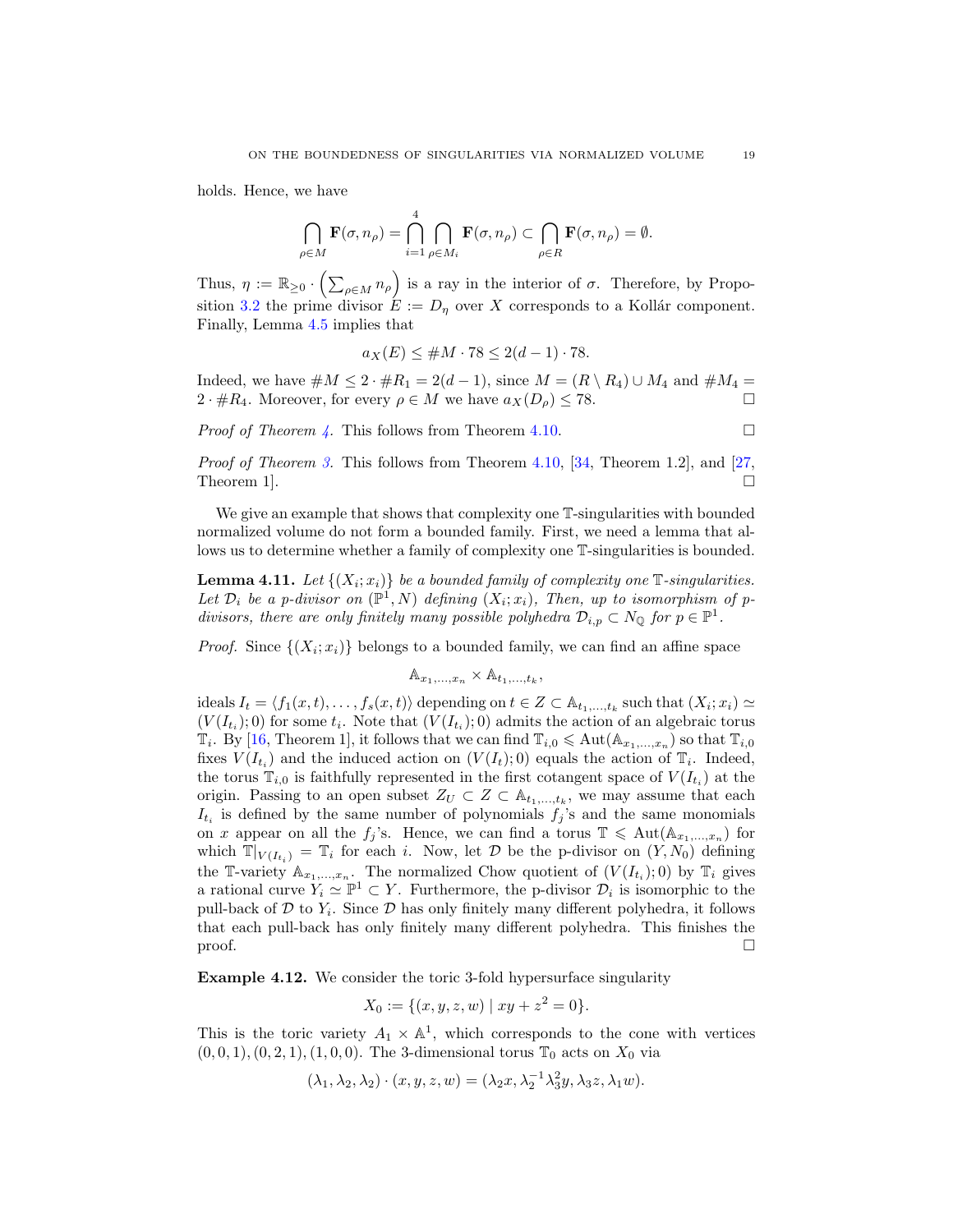For each  $n \geq 1$ , we have a deformation of the singularity  $X_0$  given by

$$
X_{n,t} := \{ (x, y, z, w, t) \mid xy + z^2 + tw^{2k+1} \}.
$$

We write  $x_n$  for the point  $(0, 0, 0, 0, 1)$ . Note that  $X_{n,1}$  is a complexity one  $\mathbb{T}$ singularity. The p-divisors  $\mathcal{D}^k$  for these Fano cone singularities are given by

$$
\mathcal{D}^{n} = (\binom{1/2}{0} + \sigma)[0] + (\binom{-k/(2k+1)}{0} + \sigma)[1] + (\overline{\binom{0}{0}\binom{0}{1}} + \sigma)[\infty]
$$

with tailcone  $\sigma$  being spanned by  $e_1$  and  $e_1 + (4k+2)e_2$  if  $n = 2k+1$  and

$$
\mathcal{D}^{n} = \left( \overline{\left( \begin{smallmatrix} 0 \\ 0 \end{smallmatrix} \right) \left( \begin{smallmatrix} 0 \\ 1 \end{smallmatrix} \right)} + \sigma \right) [0] + \left( \overline{\left( \begin{smallmatrix} 0 \\ 0 \end{smallmatrix} \right) \left( \begin{smallmatrix} 0 \\ 1 \end{smallmatrix} \right)} + \sigma \right) [1] + \left( \begin{smallmatrix} 1/k \\ 0 \end{smallmatrix} \right) + \sigma \right) [\infty]
$$

with tailcone  $\sigma$  being spanned by  $e_1$  and  $e_1 + 2k \cdot e_2$  if  $n = 2k$ , see [\[9,](#page-25-22) 8.1]. In particular, Lemma [4.11](#page-18-1) implies that those singularieties do not belong to a bounded family. By lower-semicontinuity of the normalized volume [\[24,](#page-26-2) Theorem 2.11], they all satisfy that

$$
\widehat{\mathrm{vol}}(X_{n,1};x_n)\geq \widehat{\mathrm{vol}}(X_0;0)=:v>0.
$$

Hence, we conclude that the family of 3-dimensional complexity one log terminal singularities  $\{(X_{n,1};0)\}_{n\in\mathbb{N}}$  with normalized volume at least v is bounded up to deformation, but it is not bounded.

## 5. Boundedness for K-semistable singularities

<span id="page-19-0"></span>In this section, we study the boundedness of K-semistable singularities in the context of complexity one T-singularities and hypersurface singularities.

5.1. Boundedness for K-semistable singularities of complexity one. We start with proving a refinement of Theorem [4,](#page-2-1) which says that it is sufficient to consider degenerations to a finite number of toric singularities.

<span id="page-19-1"></span>**Lemma 5.1.** In every bounded family of singularities there is only finite number of isomorphism classes of toric varieties.

Proof. By [\[24,](#page-26-2) Theorem 1.2] we know that the normalized volume is lower semicontinuous. Hence, there can be only finitely many values in a bounded family. On the other hand, it was proved in [\[29,](#page-26-3) Theorem 1] that there are only finitely many isomorphism classes of toric singularities with normalized volume bounded away from 0.  $\Box$ 

<span id="page-19-2"></span>**Corollary 5.2.** For a fixed positive integer d and  $v > 0$ . There exists a finite set  $\mathcal{T}_{d,v}$  of toric singularities and a bounded family  $\mathcal{B}_{d,v}$  of singularities satisfying the following. Every log terminal complexity one  $\mathbb T$ -singularity  $(X; x)$  of dimension d and normalized volume at least v is either:

- a complexity one deformation of a toric singularity  $(T;t) \in \mathcal{T}_{d,v}$ , or
- the singularity  $(X; x)$  is isomorphic to an element of  $\mathcal{B}_{d,v}$ .

*Proof.* Let  $(X; x)$  be a singularity as in the statement. In Theorem [4.10](#page-16-1) we showed that there is an upper bound for the minimal log discrepancies of torus invariant Kollár components. It, therefore, follows from the proof of  $[34,$  Theorem 1.2 that the singularity  $(X; x)$  admits a T-equivariant special degeneration to a singularity from a bounded family. If the central fibre of the special degeneration is not isomorphic to  $(X; x)$ , then it admits a torus action of lower complexity. In our setting, this means that the special fibre is toric. Hence, our claim follows now from Lemma [5.1.](#page-19-1)  $\Box$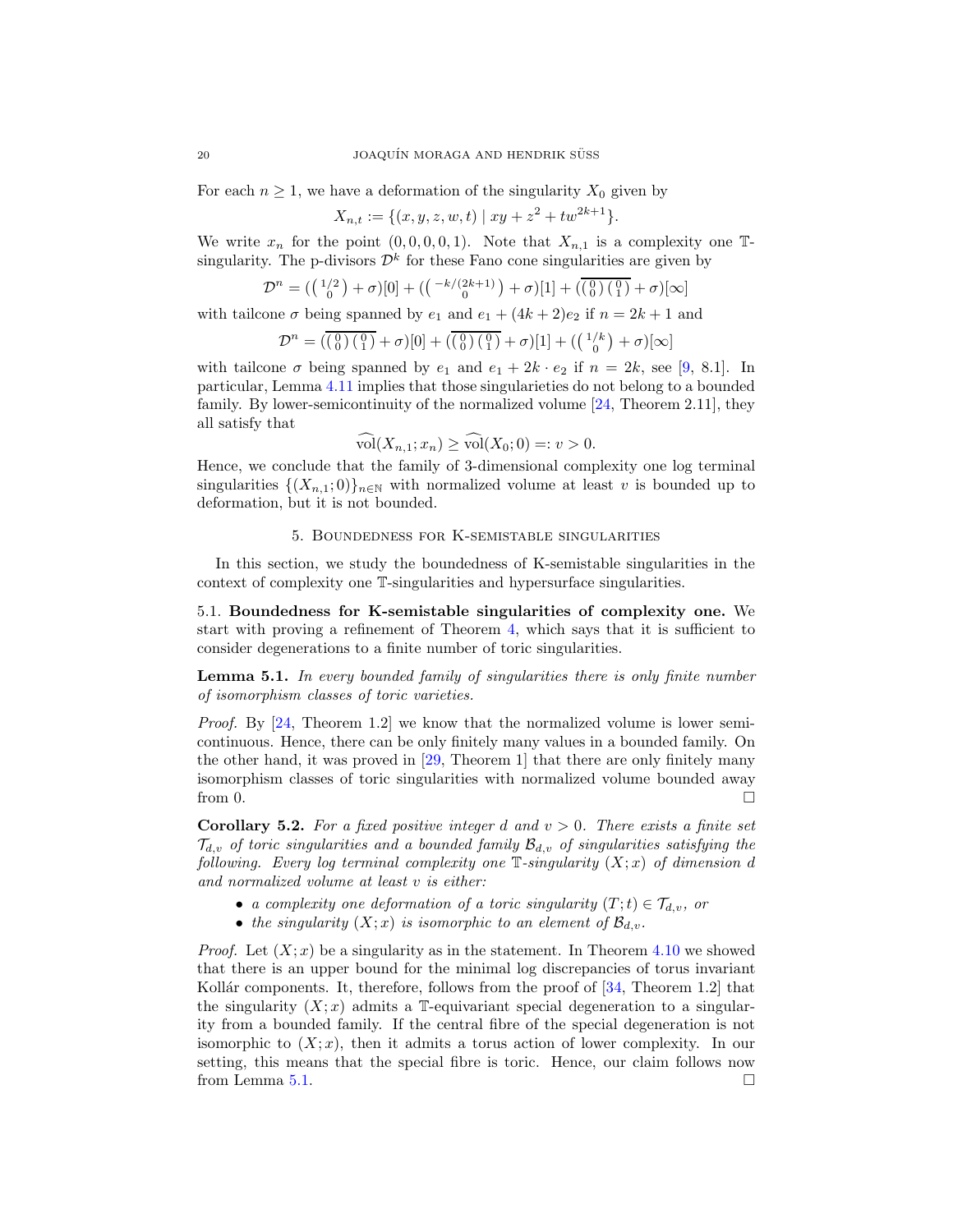Motivated by Corollary [5.2](#page-19-2) we are now studying the K-semistability of deformations of toric singularities. For this recall from [2.5](#page-8-4) that complexity one deformations of a toric singularity  $X(\sigma)$  with  $\sigma \subset \hat{N}_{\mathbb{R}}$  correspond to a ray  $\mathbb{R}_{\geq 0}R \subset \hat{M}_{\mathbb{R}}$ . We now give a necessary criterion for the deformation to be K-semistable in terms of the primitive generator  $R \in M$ .

<span id="page-20-3"></span>**Proposition 5.3.** Assume  $(X, \xi)$  is a K-semistable polarized Fano cone singularity of complexity one. If X is a deformation of at toric cone singularity  $X_0 = X(\sigma)$ corresponding to a ray  $\mathbb{R}_{\geq 0}R$ , then  $\langle R, \xi_0 \rangle \geq 0$  holds, where  $\xi_0 \in \sigma$  the minimizer of the normalized volume for  $X_0$ .

*Proof.* Assume the equivariant special degeneration of X to  $(X_0, \xi_0)$  is induced by a torus invariant divisorial valuation corresponding to the data  $(z, w, m)$ . Then we may assume  $\sigma = \sigma_z \subset \hat{N}_{\mathbb{R}} = N_{\mathbb{R}} \times \mathbb{R}$  and  $R = (0, -1)$  as in Theorem [2.27.](#page-9-1) With this identification we have  $\xi_0 = (\xi_0^1, \xi_0^2) \in N_{\mathbb{R}} \times \mathbb{R}$ .

By Theorem [2.10](#page-4-1) the valuation  $\xi$  is the minimizer of the normalized volume among all valuations in Val $(X; x)$ . Now assume  $\langle R, \xi_0 \rangle = \xi_0^2 < 0$  holds. Then we consider the torus invariant valutation on  $X$ , which corresponds to the data  $(z, \xi_0^1, -\xi_0^2)$ . Because  $-\xi_0^2$  is positive by assumption, this data indeed defines a valuation. The corresponding degeneration has the polarized central fibres  $(X_0, \xi_0)$ . Now, by [\[25,](#page-26-11) Lemma 3.2] we have  $vol_X(\xi) = vol_{X_0}((\xi, 0))$ . Since  $\xi_0$  was the minimizer of the normalized volume on  $X_0$  and by assumption  $\xi_0 \neq (\xi, 0)$  holds, we obtain.

$$
\text{vol}_X(\xi) = \text{vol}_{X_0}((\xi, 0)) > \text{vol}_{X_0}(\xi_0) = \text{vol}_X(v).
$$

Here, the last equality follows from Proposition [2.9.](#page-4-0) Now, by Theorem [2.10](#page-4-1) we conclude that  $(X, \xi)$  is not K-semistable.

<span id="page-20-1"></span>**Proposition 5.4.** Given a toric singularity  $X_0 = X(\sigma)$  corresponding to  $\sigma \subset \hat{N}_{\mathbb{R}}$ . The rays spanned by  $R \in \hat{N}$  such that  $T_{X_0}(-R) \neq 0$  accumulate only at the boundary  $of −σ<sup>∨</sup>$ .

For the proof, we will need a few lemmas.

<span id="page-20-0"></span>**Lemma 5.5.** Consider a sequence  $(R_i) \subset \hat{M}$ , such that  $\mathbb{R}_{\geq 0}R_i \to \mathbb{R}_{\geq 0}R$  but  $\mathbb{R}_{\geq 0}R_i \neq \mathbb{R}_{\geq 0}R$  for all i. Assume futhermore that  $\langle R_i, n_\rho \rangle \geq 0$  for all  $i \in \mathbb{N}$ . Then possibly after considering a subsequence we have

(1)  $\rho_{R_i} \to 0$  with  $\rho_{R_i} \neq 0$  if  $\langle R, n_\rho \rangle > 0$  and (2)  $\rho_{R_i} \to \lambda n_\rho$  with  $0 \leq \lambda \leq 1$  if  $\langle R, n_\rho \rangle = 0$ .

*Proof.* By assumption we have  $R_i/|R_i| \rightarrow R/|R|$ . on the other hand, the elements  $R_i$  are lattice point, but not a multiple of R. Hence, we necessarily have  $|R_i| \to$  $+\infty$  and  $\langle R_i/|R_i|, n_\rho\rangle \to \langle R/|R|, n_\rho\rangle$ . Now if  $\langle R, n_\rho\rangle > 0$  this immediately implies  $\langle R_i, n_\rho \rangle \to +\infty$  and  $\rho_{R_i} \to 0$ .

If  $\langle R, n_\rho \rangle = 0$ , then we still obtain a sequence of integers  $\langle R_i, n_\rho \rangle \ge 1$  which might be bounded or unbounded. In the bounded case we may pass to a subsequence of the  $R_i$  such that  $\langle R_i, n_\rho \rangle^{-1}$  converges to some  $0 < \lambda \leq 1$  (more precisely  $\langle R_i, n_\rho \rangle$ ) will even become constant for sufficiently large  $i$ ). In the unbounded case we may pass to a subsequence of the  $R_i$ , such that  $\langle R_i, n_\rho \rangle^{-1} \to \lambda = 0$ . In either case the claim follows.

<span id="page-20-2"></span>**Lemma 5.6.** In the situation of Lemma [5.5](#page-20-0) assume that  $\langle R, \rho_\rho \rangle > 0$  and  $\langle R, \tau_\rho \rangle \ge$ 0. Then for  $i \gg 0$  the line segment  $\overline{\rho_{R_i} \tau_{R_i}}$  does not contain interior lattice points.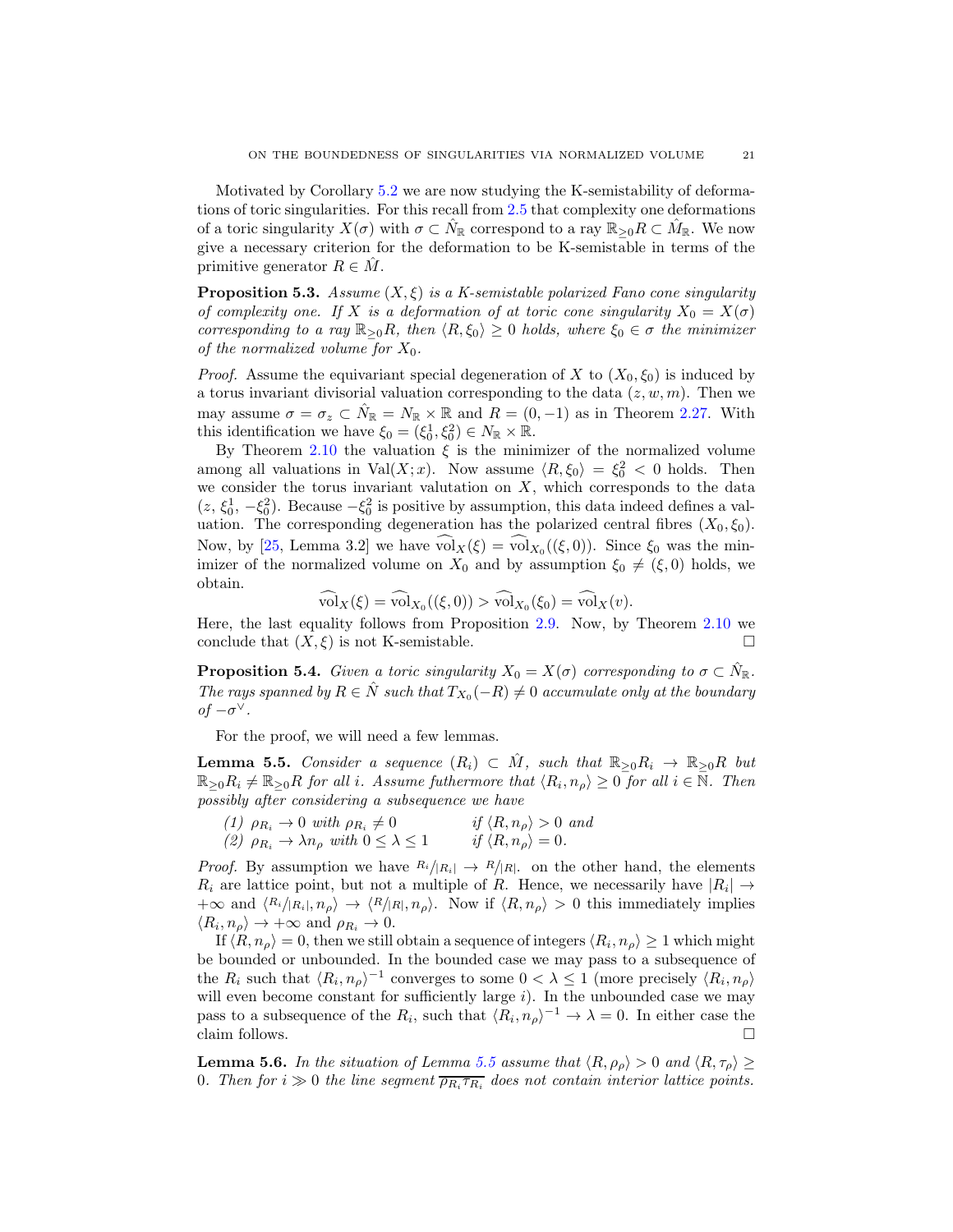*Proof.* Consider a tubular neighbourhood of the line segment  $\overline{0n_{\tau}}$  which contains no other lattice points than the endpoints of the line segment. By Lemma [5.5](#page-20-0) we have that for  $i \gg 0$  the line segment  $\overline{\rho_{R_i} \tau_{R_i}}$  will be contained in this tubular neighbourhood. Moreover,  $\tau_{R_i} \in \overline{0n_{\tau}}$  and  $\rho_{R_i} = \frac{1}{\langle R_i, n_{\rho} \rangle} n_{\rho} \notin \overline{0n_{\tau}}$ . Hence,  $\overline{\rho_{R_i} \tau_{R_i}}$ can contain at most  $n<sub>\tau</sub>$  and only as an endpoint, but not 0 and there are no other lattice points in the tubular neighbourhood.

*Proof of Proposition [5.4.](#page-20-1)* Assume that  $\mathbb{R}_{\geq 0}R$  is an accumulation point, which does not lie on the boundary of  $-\sigma^{\vee}$ . Hence, we may choose a sequence  $(R_i)_i \subset \hat{M}$ with  $T_X(-R_i) \neq 0$  for all  $i \in \mathbb{N}$  and  $R_i/|R_i| \neq R/|R|$  such that  $R_i/|R_i| \to R/|R|$ . After passing to a subsequence we may assume that for each  $\rho \in \sigma(1)$  we either have  $\forall i: \langle R_i, n_\rho \rangle > 0$  or  $\forall i: \langle R_i, n_\rho \rangle \leq 0$ . Then we consider the following subsets of  $\sigma(1)$ 

$$
\begin{aligned} \sigma(1)^+ &:= \{ \rho \in \sigma(1) \mid \langle R, n_\rho \rangle > 0 \} \\ \sigma(1)^0 &:= \{ \rho \in \sigma(1) \mid \langle R, n_\rho \rangle = 0 \quad \forall_i \langle R_i, n_\rho \rangle > 0 \} \end{aligned}
$$

The fact that  $R \notin -\sigma^{\vee}$  implies that  $\sigma(1)^{+}$  is not empty. Notice, that the vertices of  $Q_i := Q_{R_i} = [\langle R, \cdot \rangle = 1] \cap \sigma$  are all of the form  $\rho_i := \rho_{R_i} = \frac{1}{\langle R_i, n_\rho \rangle} n_\rho$  with  $\rho \in \sigma(1)^+ \cup \sigma(1)^0$ . Assume  $\rho \in \sigma(1)^+$ . Then for *i* sufficiently large  $\rho_i$  will not be a lattice point by Lemma [5.5.](#page-20-0) Moreover, by Lemma [5.6](#page-20-2) for a general  $\tau \in \sigma(1)^+ \cup \sigma(1)^0$ and  $i \in \mathbb{N}$  being sufficiently large, the edge  $\overline{\rho_{R'_i} \tau_{R'_i}}$  will not contain any interior lattice points, here  $R'_i$  is the primitive lattice element corresponding to  $R_i$ . In the notation of Theorem [2.30](#page-10-5) and by taking into account Remark [2.29](#page-10-6) this implies  $t_{\overline{\rho_i \tau_i}} = s_{\rho_i}$  and  $t_{\overline{\rho_i \tau_i}} = s_{\tau_i}$  for any element  $(s, t) \in S \times T$  fulfilling the equations  $G_{v,w}$ . Note, that by convexity the set of vertices  $\rho_i$  with  $\langle R, n_o \rangle > 0$  (or equivalently  $\langle R, \rho_i \rangle > 0$ ) is connected by edges among each other. Moreover, vertex  $\tau_i$  with  $\langle R, n_{\tau} \rangle = 0$  is connected to at least one vertex  $\rho_i$  of the former kind.

All vertices  $\rho_i$  with  $\langle R, n_\rho \rangle > 0$  are contained in  $\rho \in \sigma(1)^\infty$  and are therefore nonlattice points for  $i \gg 0$  and all vertices  $\tau_i$  with  $\tau \in \sigma(1)^c$  fulfill  $\langle R, n_{\tau} \rangle = 0$ . Hence, for each  $\tau \in \sigma(1)^+ \cup \sigma(1)^0$  we have  $s_{\tau_i} = t_{\overline{\rho_i \tau_i}}$  for a suitable  $\rho \in \sigma(1)^+$  and, moreover, for every pair of egdes  $\overline{\rho_i \tau_i}$  and  $\overline{\alpha_i \gamma_i}$  with  $\rho, \alpha \in \sigma(1)^+$  and  $\tau, \gamma \in \sigma(1)^+ \cup \sigma(1)^0$  we have  $t_{\overline{\rho_i \tau_i}} = t_{\overline{\alpha_i \gamma_i}}$ . Thus, if we fix any edge d of that type, then we have  $t_{d'} = t_d$ for any other edge  $d'$  of that type and also  $s_v = t_d$  for every non-integral vertex v of  $Q_i$ .

The remaining variables correspond edges of the form  $\overline{\tau_i \gamma_i}$  with  $\tau, \gamma \in \sigma(1)^0$ . Recall that this implies that  $\langle R, n_{\tau} \rangle = \langle R, n_{\gamma} \rangle = 0$ . Hence, by convexity of  $Q_i$ this edge will be part of a 2-face  $\varepsilon$ , such that each remaining vertex  $\rho_i \in \varepsilon$  fulfils  $\langle R, n_{\rho} \rangle > 0$ . In particular,  $\rho \in \sigma(1)^{+}$ . Consider the edges  $d_0, \ldots, d_r$  of  $\varepsilon$  with  $d_0 = \overline{\tau_i \gamma_i}$ . Then for the other edges we had seen that  $t_{d_j} = t_d$ . Together with the equation  $0 = \sum_j t_{d_j} \varepsilon_{d_j} d_j$  from the definition of T in the notation of Theorem [2.30](#page-10-5) we obtain

$$
0=t_{d_0}\varepsilon_{d_0}d_0+\sum_{j=1}^rt_d\varepsilon_{d_j}d_j.
$$

Since  $\underline{\varepsilon}$  was chosen, such that  $0 = \sum_{j=0}^{r} \varepsilon_{d_j} d_j$  holds, we obtain

$$
t_d \cdot \sum_{j=0}^r \varepsilon_{d_j} d_j = 0 = t_{d_0} \varepsilon_{d_0} d_0 + \sum_{j=1}^r t_d \varepsilon_{d_j} d_j.
$$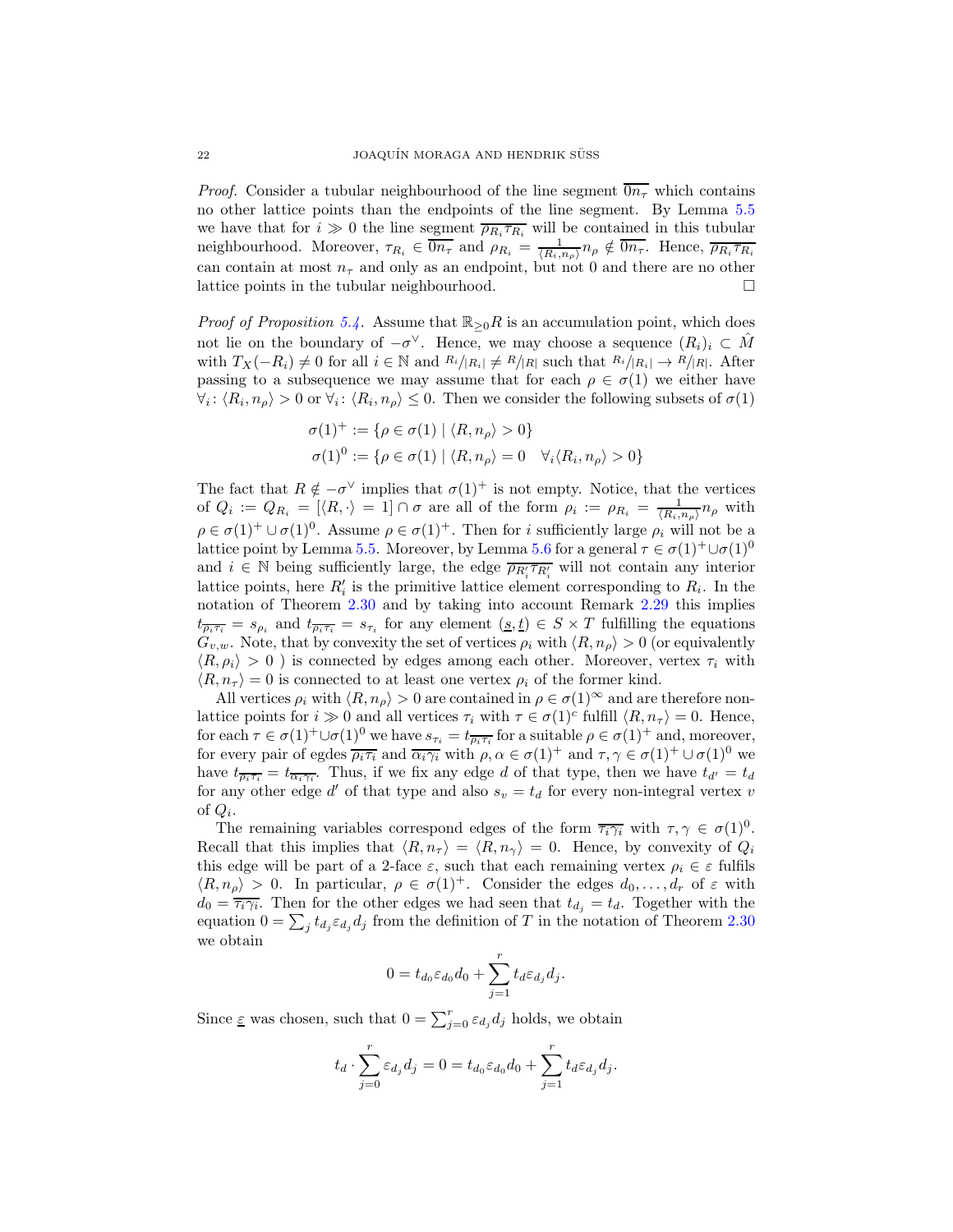Hence,  $t_{\overline{\tau_i}\gamma_i} = t_{d_0} = t_d$  holds, as well, and every element of  $S \times T$  fulfilling the equations  $G_{v,w}$  is a multiple of  $(1,1)$ . Now, Theorem [2.30](#page-10-5) implies that  $T^1(-R_i) = 0$ , but this contradicts our choice of  $R_i$ . .

<span id="page-22-0"></span>**Proposition 5.7.** Given a toric singularity  $X_0 = X(\sigma)$ . Then the K-semistable complexity one Fano cone singularities with an equivariant special degeneration to  $X_0$  form a bounded family.

*Proof.* Assume  $\sigma \subset \hat{N}_{\mathbb{R}}$  is the cone corresponding to the toric central fibre  $X_0$ . By Corollary [2.28](#page-9-2) a special degeneration corresponds to a ray  $\mathbb{R}_{\geq 0}R \subset \hat{M}_{\mathbb{R}} = \hat{N}_{\mathbb{R}}^*$ . Now, according to Proposition [5.4](#page-20-1) the rays  $\mathbb{R}_{\geq 0}R$  accumulate only at the boundary of  $-\sigma^{\vee}$ . Expressed dually this means that for fixed element  $\xi \in \text{int } \sigma$  there are only finitely many rays  $\mathbb{R}_{\geq 0}R$  such  $\langle \xi, R \rangle > 0$ . Hence, by Proposition [5.3](#page-20-3) there are only finitely rays  $\mathbb{R}_{\geq 0}R$ , which correspond to K-semistable deformations. Now, the claim followsfrom the fact that the deformations belonging to each ray  $\mathbb{R}_{\geq 0}R$  form a bounded family (Corollary [2.28\)](#page-9-2).

*Proof of Theorem [1.](#page-1-0)* Consider  $X_0$  one of the finitely many toric singularities from Corollary [5.2.](#page-19-2) Then by Proposition [5.7](#page-22-0) the K-semistable complexity one Fano cone singularities degenerating to this particular toric one form a bounded family. Hence, the claim follows by Corollary [5.2.](#page-19-2)  $\Box$ 

Corollary 5.8. The set of  $(2n-1)$ -dimensional Sasaki-Einstein manifolds with an effective action of a torus of dimension at least  $n-1$  and volume at least v consists of a finite number of finite-dimensional families.

**Example 5.9.** We continue with the toric variety  $X_0$  from Example [4.12.](#page-18-0) By [\[1,](#page-25-19) (4.3)] the graded components  $T_{X_0}^1(-R)$  of  $T_{X_0}^1$  corresponding to complexity one deformations of  $X_0$  to Fano cone singularities are given by

$$
R = 2(e_1 + e_3) - (n+2)e_1 = -ne_1 + 2e_3
$$

for  $n \geq 1$  (for  $n = 1, 2$  the deformations are actually still toric). The corresponding Minkowski decompositions of  $Q_R = \sigma \cap (\langle R, \cdot \rangle = 1]$  give exactly the polyhedral coefficients for  $\mathcal{D}^n$  in front of  $[0], [1] \in \mathbb{P}^1$  in Example [4.12.](#page-18-0) Since the cone is simplicial the minimizer for the normalized volume is the barycentric ray spanned by  $\xi = e_1 + 2e_2 + 2e_3$ . We see that  $\langle R, \xi \rangle \ge 0$  holds if and only if  $n \le 4$ . Hence, by Proposition [5.3](#page-20-3) starting from  $n = 5$  the complexity one deformations are not longer K-semistable. Leaving us with a bounded family of K-semistable deformations for our toric singularity  $X_0$ .

5.2. Boundedness for K-semistable hypersurface singularities. We complement our boundedness results for the complexity one case with an analog one for K-semistable Fano cone hypersurface singularities.

Here, we consider a positive Z-grading on the polynomial ring  $\mathbb{C}[x_0, \ldots, x_n]$  with weights  $0 < w_0 \leq w_1 \leq \ldots \leq w_n$ . The hypersurface singularity  $X_d$  is given by a weighted homogeneous equation of degree  $d$ . We may assume that each variable occurs in a non-linear monomial of the equation. Otherwise, the singularity would be either smooth or a product of a lower dimensional singularity and an affine space. The singularity  $X_d$  is log terminal only if  $\sum_i w_i - d > 0$  and K-semistability is obstructed by the Lichnerowicz condition of Theorem [2.12,](#page-5-2) which demands that the inequality  $\sum_i w_i - d \leq n w_0$  holds. In the case that  $X_d$  is K-semistable with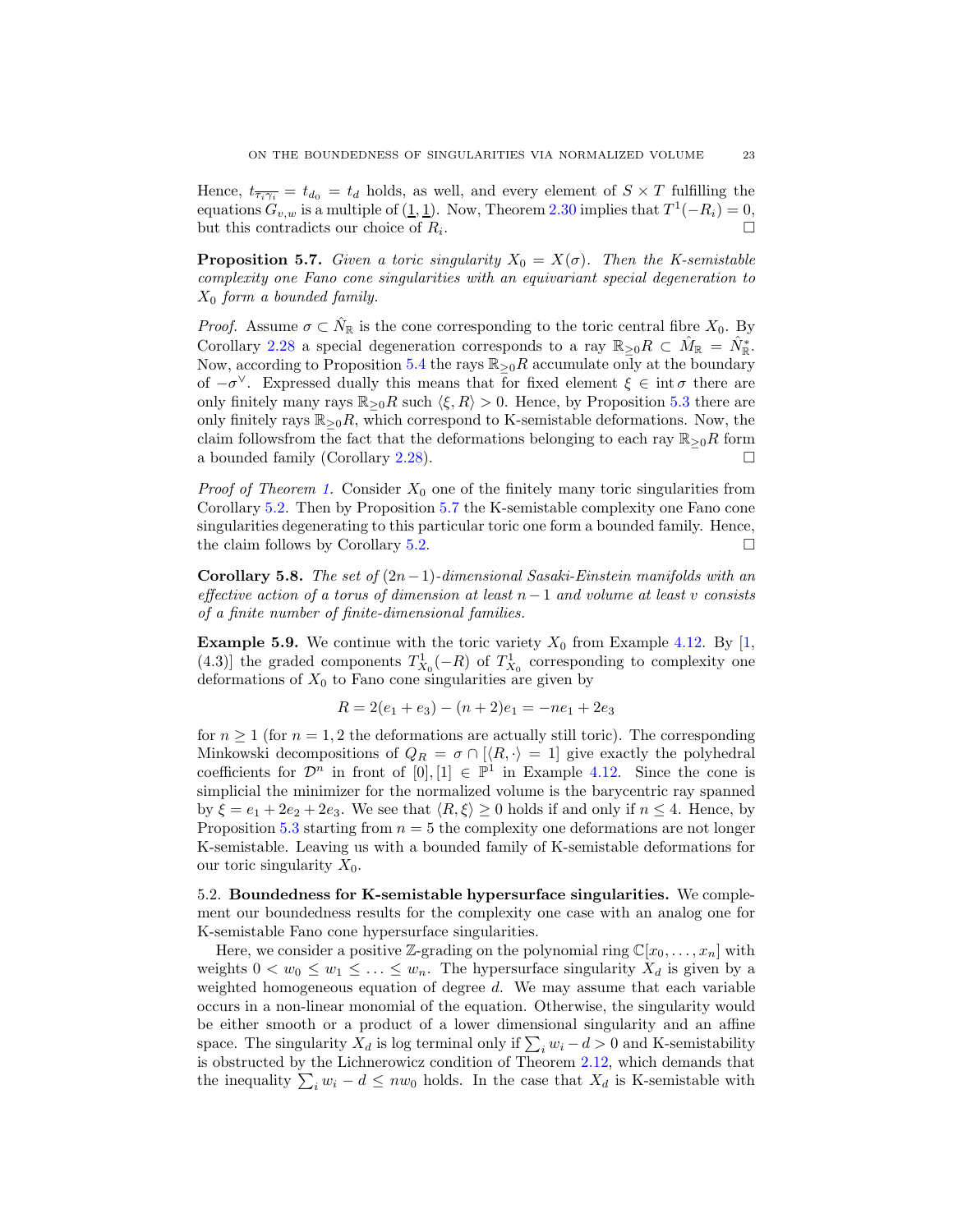respect to the polarization given by the grading, the normalized volume of  $X_d$  is calculated by the valutation corresponding to the Z-grading. Here, we have

$$
\widehat{\text{vol}}(X_d; x) = \frac{d(\sum_i w_i - d)^n}{w_0 \cdots w_n}.
$$

In order, to prove boundedness for K-semistable Fano cone hypersurface singularities with volume bounded by  $v > 0$  we consider the tuples  $(w_0, \ldots, w_n, d) \in \mathbb{N}^{n+2}$ , up to taking multiples, which fulfil the following set of conditions.

- <span id="page-23-2"></span> $\overline{\phantom{0}}$ i (3)  $\sum w_i - d \ge 0$  (log terminality)
- <span id="page-23-1"></span> $\overline{\phantom{0}}$ i (4)  $\sum w_i - d \leq n w_0$  (Lichnerowicz obstruction)
- <span id="page-23-3"></span>(5)  $w_0 + w_n \leq d$  (every variable appears in a non-linear monomial)  $d(\sum_i w_i - d)^n$

<span id="page-23-0"></span>(6) 
$$
\frac{w(2i)^{u}u^{v}}{w_0 \cdots w_n} \geq v
$$
 (bound on the volume)

As discussed in Example [2.11](#page-5-3) of the introduction, we may extend this setting to gradings by some semigroup in  $\mathbb{R}_{\geq 0}$ , when we also allow positive real values for the weights and the degree. Equivalently, this means that the equation is actually homogeneous with respect to a (multi-)grading by some  $M = \mathbb{Z}^r$  and our R-weights are obtained by evaluating a (potentially irrational) element  $\xi \in M_{\mathbb{R}}^* = (\mathbb{R}^r)^*$  in the M-weights of the variables. By approximating  $\xi$  by rational elements, we see that all conditions still have to hold in this generalized setting.

*Proof of Theorem [2.](#page-1-2)* Since we consider the tuples  $(w_0, \ldots, w_n, d)$  only up to scaling, we may normalize them such that  $w_0 = 1$  holds. Hence, we from now on assume that  $w_0 = 1$  and allow real values  $\geq 1$  for the other weights. We will call a such a tuple weight data.

Consider the set of weight data corresponding to  $n$ -dimensional K-semistable polarized Fano cone singularities. In particular, the weight data has to fulfil all our conditions above. Our aim is to show that  $d$  is bounded by some constant. Then we would be done, as there are only finitely many monomials having degree less or equal to d (since the weights always fulfil  $w_i \geq 1$ ). If d is not bounded, then there would exist an infinite sequence of weight data, such that  $d \to \infty$ . Assume there is such a sequence. In order to keep the notation simple, we refrain from adding a new index to the  $w_i$  and  $d$  just to indicate the membership to that sequence.

Recall that the normalized volume

$$
\widehat{\text{vol}}(X_d) = \frac{d(\sum_i w_i - d)^n}{w_0 \cdots w_n} = \frac{(\sum_i w_i - d)^n}{\frac{w_0 \cdots w_n}{d}} \ge v
$$

associated to our weight data is bounded from below by [\(6\)](#page-23-0). Since  $\sum_i w_i - d \leq n$ by [\(4\)](#page-23-1), then we have that  $\frac{w_0 \cdots w_n}{d} \leq n^n/v$ . Hence, after passing to a subsequence we may assume  $\frac{w_0 \cdots w_n}{d} \to c$  for some  $c \geq 0$ . Similarly, after passing to a subsequence, we may assume that each  $w_i$  is either bounded or diverges to  $+\infty$ . By inequality [\(3\)](#page-23-2), at least one of the  $w_i$  must diverge to  $+\infty$ .

Case 1.  $d \to \infty$ ,  $w_n \to \infty$ , and  $w_{n-1} \nrightarrow 1$ : Because of the convergence  $\frac{w_0 \cdots w_n}{d}$  → c, we eventually have  $d > \frac{w_0 \cdots w_n}{1+c}$  in our sequence of weight data. On the other hand, the fact that  $w_n \to \infty$  and  $w_{n-1} \to 1$  implies that eventually we have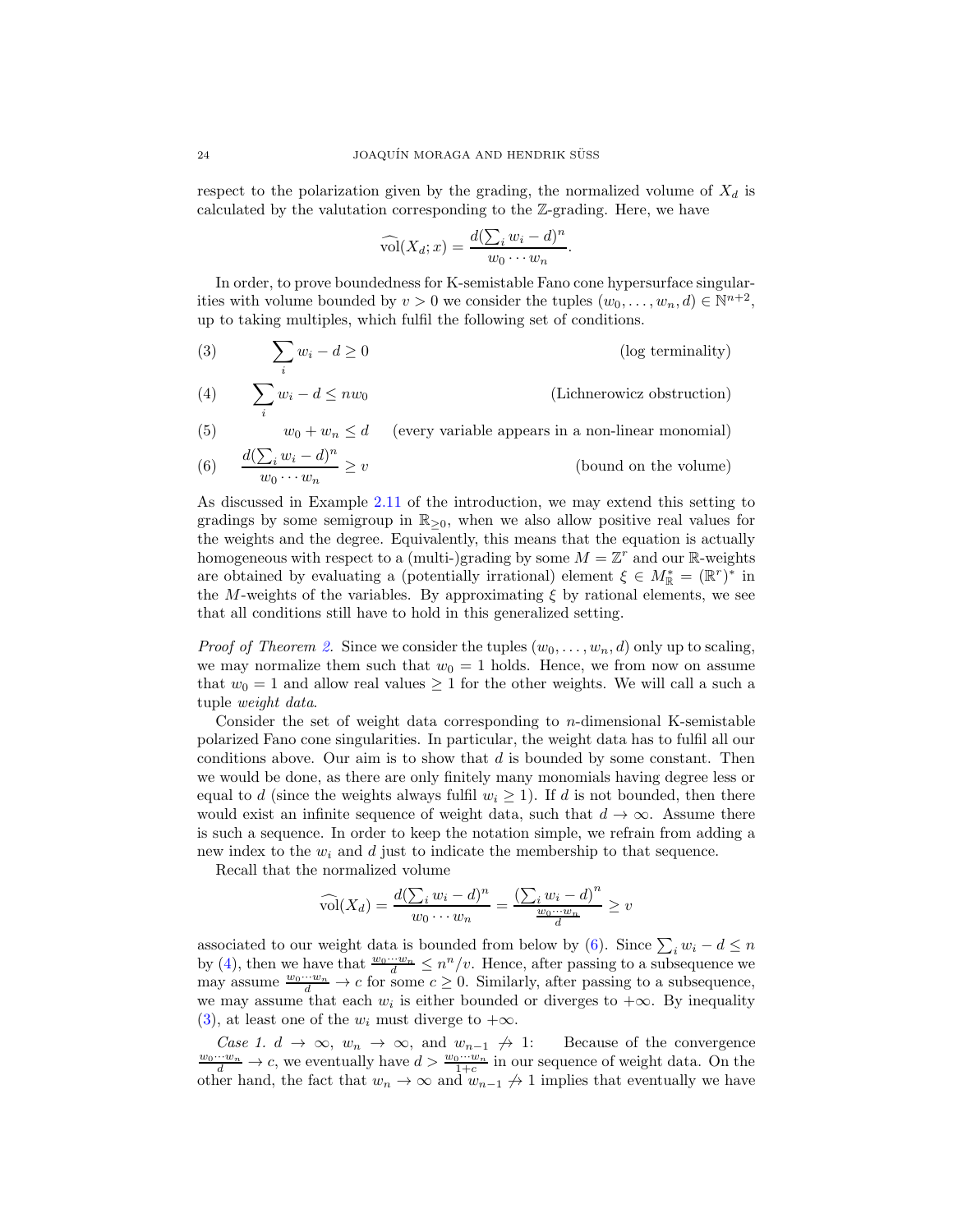that

$$
\sum_i w_i < \frac{1}{1+c} \prod_i w_i.
$$

Hence, at some point, we obtain

$$
\sum_{i} w_i - d < \sum_{i} w_i - \frac{1}{1+c} \prod_{i} w_i < 0,
$$

but this contradicts the log terminality condition [\(3\)](#page-23-2).

Note that  $1 \leq w_2 \leq \cdots \leq w_{n-1} \leq w_n$  for any sequence data. By the first case, we can assume that  $w_{n-1} \to 1$ . Hence, we may assume that  $w_i \to 1$  for every  $i \in \{0, \ldots, n-1\}.$ 

Case 2.  $d \to \infty$ ,  $w_n \to \infty$  and  $w_0, \ldots, w_{n-1} \to 1$ : Consequently, we have  $w_n = \lambda d$  with  $\lambda \to c \leq 1$ , because  $w_n < d$  by [\(5\)](#page-23-3). Then  $\sum_{i=0}^{n-1} w_i$  is bounded from above by some constant  $C$  and we obtain

$$
\sum_{i=0}^{n} w_i - d = \sum_{i=0}^{n-1} w_i + \lambda d - d < C - (1 - \lambda)d.
$$

Since  $d \to +\infty$  and  $\sum_{i=0}^{n} w_i - d > 0$  by [\(3\)](#page-23-2) it follows that  $\lambda \to c = 1$  and therefore  $\frac{w_n}{d} \to 1.$ 

Now, for  $w_n > d/2$  an equation of degree d will look like

$$
x_n g_{d-w_n}(x_0,... x_{n-1}) + g_d(x_0,... x_{n-1}),
$$

where  $g_{d-w_n}$  and  $g_d$  are quasi-homogeneous polynomials of the corresponding degrees. We will now construct a special degeneration for such a singularity  $X_d$ . For this we embed the singularity as intersection of two hypersurfaces into  $\mathbb{A}^{n+2}$ .

$$
x_n x_{n+1} + g_d(x_0, \ldots x_{n-1}) = x_{n+1} - g_{d-w_n}(x_0, \ldots x_{n-1}) = 0.
$$

These equations becomes quasi-homoegenous of degree d and  $d - w_n$ , respectively, if we choose the weight  $w_{n+1} = d - w_n < w_n$  for  $x_{n+1}$ . Now, consider the special degeneration given by

$$
x_n x_{n+1} + g_d(x_0, \dots x_{n-1}) = t^a x_{n+1} - g_{d-w_n}(x_0, \dots x_{n-1}) = 0.
$$

Here, we act on  $x_n$  by weight  $-a$  and on  $x_{n+1}$  by weight a with  $0 < a < w_n$ . The central fibre of the degenration is cut out by

$$
x_n x_{n+1} + g_d(x_0, \ldots x_{n-1}) = g_{d-w_n}(x_0, \ldots x_{n-1}) = 0.
$$

The induced  $\mathbb{C}^*$ -action is given by the weights  $(w_0, \ldots, w_{n-1}, w_n - a, w_{n+1} + a)$ . Let  $v$  be the valuation on  $X_d$  corresponding to the special degeneration. Then we obtain

$$
\widehat{\text{vol}}_X(v) = \frac{d(d-w)\left(\sum_{i=0}^n w_i - d\right)^n}{w_0 \cdots (w_n - a) \cdot (w_{n+1} + a)} \le \frac{d(d-w)n^n}{w_0 \cdots (w_n - a) \cdot (w_{n+1} + a)}.
$$

Here, the inequality on the right follows from [\(4\)](#page-23-1). Now, by choosing  $a = w_n/2$  and observing that  $vol(X_d; x) \leq vol_{X_d}(v)$  we obtain

$$
\widehat{\text{vol}}(X_d; x) \le \frac{d(d-w)n^n}{w_0 \cdots w_{n-1} (w_n/2) \cdot (d+w_n/2)} = \frac{d/w_n(d/w_n-1)n^n}{w_0 \cdots w_{n-1} \cdot 1/2 \cdot (d/w_n+1/2)}.
$$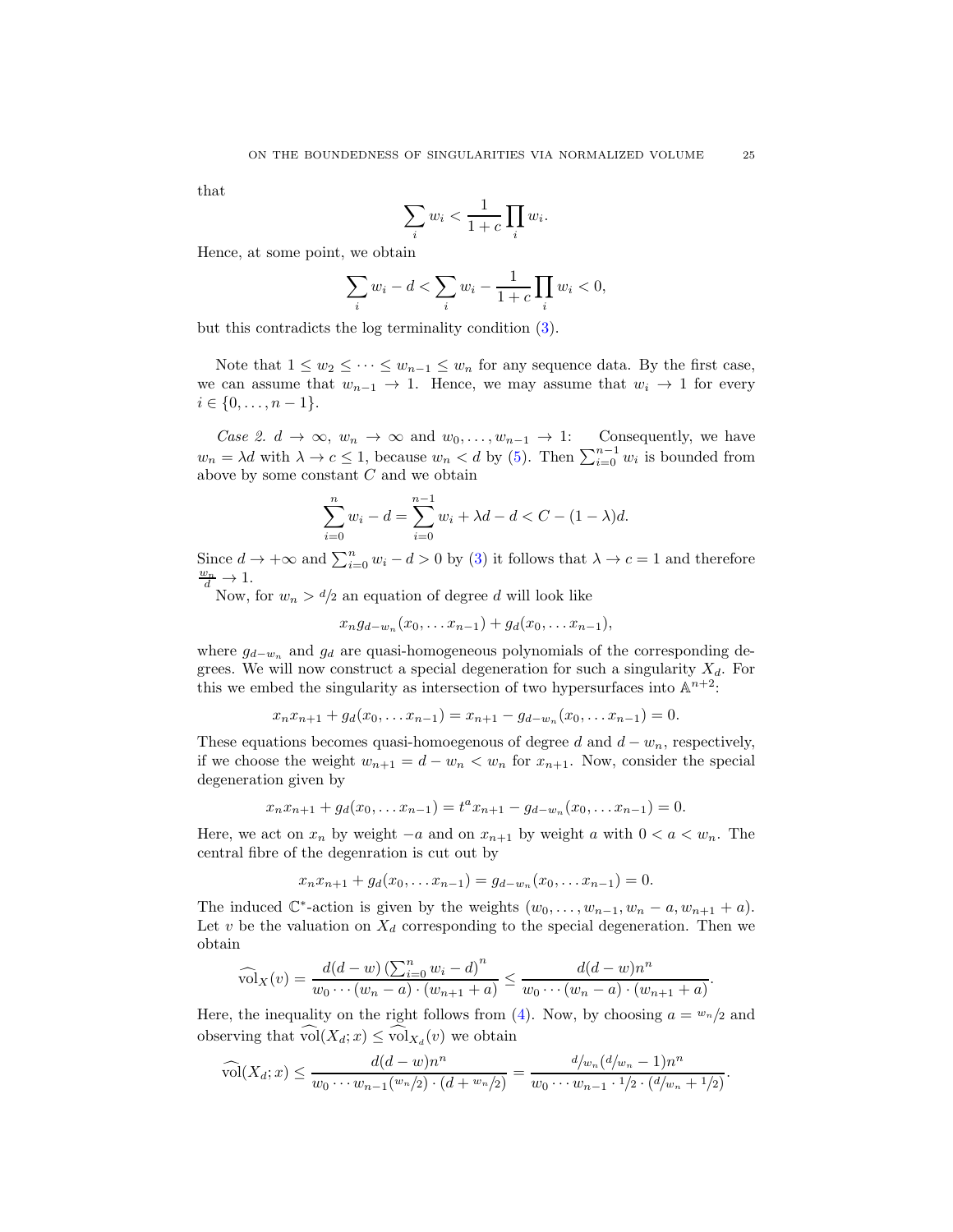From the convergence  $w_0, \ldots, w_{n-1} \to 1$  and  $d/w_n \to 1$  we see that  $vol(X_d; x) \to 0$ , but this is in contradiction to [\(6\)](#page-23-0). Alternatively, we could also argue that  $\widehat{\text{vol}}(v)$  $\widehat{\text{vol}}(\xi) = \frac{d(\sum_i w_i - d)^n}{x_0 \cdots x_n}$  $\frac{\partial u}{\partial x_0 \cdots x_n}$  and therefore  $(X_d, \xi)$  is not K-semistable, which is in contradiction to our other assumption.

 $\Box$ 

### <span id="page-25-0"></span>**REFERENCES**

- <span id="page-25-19"></span>[1] K. Altmann. One parameter families containing three dimensional toric Gorenstein singularities. In Explicit birational geometry of 3-folds, pages 21–50. Cambridge: Cambridge University Press, 2000.
- <span id="page-25-15"></span>[2] K. Altmann and J. Hausen. Polyhedral divisors and algebraic torus actions. Math. Ann., 334(3):557–607, 2006. [doi:10.1007/s00208-005-0705-8.](http://dx.doi.org/10.1007/s00208-005-0705-8)
- <span id="page-25-3"></span>[3] K. Altmann, J. Hausen, and H. Süss. Gluing affine torus actions via divisorial fans. Transform. Groups, 13(2):215–242, 2008. [doi:10.1007/s00031-008-9011-3.](http://dx.doi.org/10.1007/s00031-008-9011-3)
- <span id="page-25-1"></span>[4] K. Altmann, N. O. Ilten, L. Petersen, H. Süß, and R. Vollmert. The geometry of T-varieties. In Contributions to algebraic geometry, EMS Ser. Congr. Rep., pages 17–69. Eur. Math. Soc., Zürich, 2012. [doi:10.4171/114-1/2.](http://dx.doi.org/10.4171/114-1/2)
- <span id="page-25-4"></span>[5] K. Altmann and L. Petersen. Cox rings of rational complexity-one T-varieties. J. Pure Appl. Algebra, 216(5):1146–1159, 2012. [doi:10.1016/j.jpaa.2011.12.018.](http://dx.doi.org/10.1016/j.jpaa.2011.12.018)
- <span id="page-25-11"></span>[6] F. Ambro. The set of toric minimal log discrepancies. Cent. Eur. J. Math., 4(3):358–370, 2006. [doi:10.2478/s11533-006-0013-x.](http://dx.doi.org/10.2478/s11533-006-0013-x)
- <span id="page-25-9"></span>[7] C. Birkar. Existence of log canonical flips and a special LMMP. Publ. Math. Inst. Hautes  $\acute{E}tudes\ Sci.,\ 115:325-368,\ 2012.\ \dot{0}0i:10.1007/s10240-012-0039-5.$
- <span id="page-25-22"></span><span id="page-25-16"></span>[8] L. Braun, D. Greb, K. Langlois, and J. Moraga. Reductive quotients of klt singularities, 2021, [arXiv:2111.02812.](http://arxiv.org/abs/arXiv:2111.02812)
- <span id="page-25-13"></span>[9] T. C. Collins and G. Székelyhidi. Sasaki-Einstein metrics and K-stability, 2015, [1512.07213.](http://arxiv.org/abs/1512.07213)
- [10] T. C. Collins and G. Székelyhidi. K-semistability for irregular Sasakian manifolds. J. Differ. Geom., 109(1):81–109, 2018. [doi:10.4310/jdg/1525399217.](http://dx.doi.org/10.4310/jdg/1525399217)
- <span id="page-25-12"></span>[11] L. Ein, R. Lazarsfeld, and K. E. Smith. Uniform approximation of Abhyankar valuation ideals in smooth function fields. Amer. J. Math., 125(2):409–440, 2003. URL [http://muse.jhu.edu/journals/american\\_journal\\_of\\_mathematics/v125/125.2ein.pdf](http://muse.jhu.edu/journals/american_journal_of_mathematics/v125/125.2ein.pdf).
- <span id="page-25-14"></span>[12] J. P. Gauntlett, D. Martelli, J. Sparks, and S.-T. Yau. Obstructions to the existence of Sasaki-Einstein metrics. Commun. Math. Phys., 273(3):803–827, 2007. [doi:10.1007/s00220-007-0213-7.](http://dx.doi.org/10.1007/s00220-007-0213-7)
- <span id="page-25-10"></span>[13] C. Hacon and J. Moraga. On weak Zariski decompositions and termination of flips. Math. Res. Lett., 27(5):1393–1422, 2020.
- <span id="page-25-8"></span>[14] J. Han, J. Liu, and J. Moraga. Bounded deformations of  $(\epsilon, \delta)$ -log canonical singularities. J. Math. Sci. Univ. Tokyo, 27(1):1–28, 2020.
- <span id="page-25-21"></span><span id="page-25-7"></span>[15] J. Han, Y. Liu, and L. Qi. Acc for local volumes and boundedness of singularities, 2020, [2011.06509.](http://arxiv.org/abs/2011.06509)
- [16] H. Hauser and G. M¨uller. Algebraic singularities have maximal reductive automorphism groups. Nagoya Math. J., 113:181–186, 1989. [doi:10.1017/S0027763000001343.](http://dx.doi.org/10.1017/S0027763000001343)
- <span id="page-25-18"></span>[17] N. Ilten and C. Manon. Rational complexity-one T-varieties are well-poised. International Mathematics Research Notices, page rnx254, 2017. [doi:10.1093/imrn/rnx254.](http://dx.doi.org/10.1093/imrn/rnx254)
- <span id="page-25-17"></span>[18] N. Ilten and H. Süß. K-stability for Fano manifolds with torus action of complexity 1. Duke Math. J., 166(1):177–204, 2017. [doi:10.1215/00127094-3714864.](http://dx.doi.org/10.1215/00127094-3714864)
- <span id="page-25-20"></span>[19] N. O. Ilten and R. Vollmert. Deformations of rational T-varieties. J. Algebraic Geom., 21(3):531–562, 2012. [doi:10.1090/S1056-3911-2011-00585-7.](http://dx.doi.org/10.1090/S1056-3911-2011-00585-7)
- <span id="page-25-5"></span>[20] A. Laface, A. Liendo, and J. Moraga. Cohen-macaulay du bois singularities with a torus action of complexity one, 2018, [arXiv:1806.08311.](http://arxiv.org/abs/arXiv:1806.08311)
- <span id="page-25-6"></span>[21] A. Laface, A. Liendo, and J. Moraga. On the topology of rational T-varieties of complexity one. Mosc. Math. J., 20(2):405–422, 2020. [doi:10.17323/1609-4514-2020-2-405-422.](http://dx.doi.org/10.17323/1609-4514-2020-2-405-422)
- <span id="page-25-2"></span>[22] K. Langlois. Corrigendum to "Polyhedral divisors and torus actions of complexity one over arbitrary fields" [J. Pure Appl. Algebra 219 (6) (2015) 2015-2045]. J. Pure Appl. Algebra, 225(1):Paper No. 106457, 2, 2021. [doi:10.1016/j.jpaa.2020.106457.](http://dx.doi.org/10.1016/j.jpaa.2020.106457)